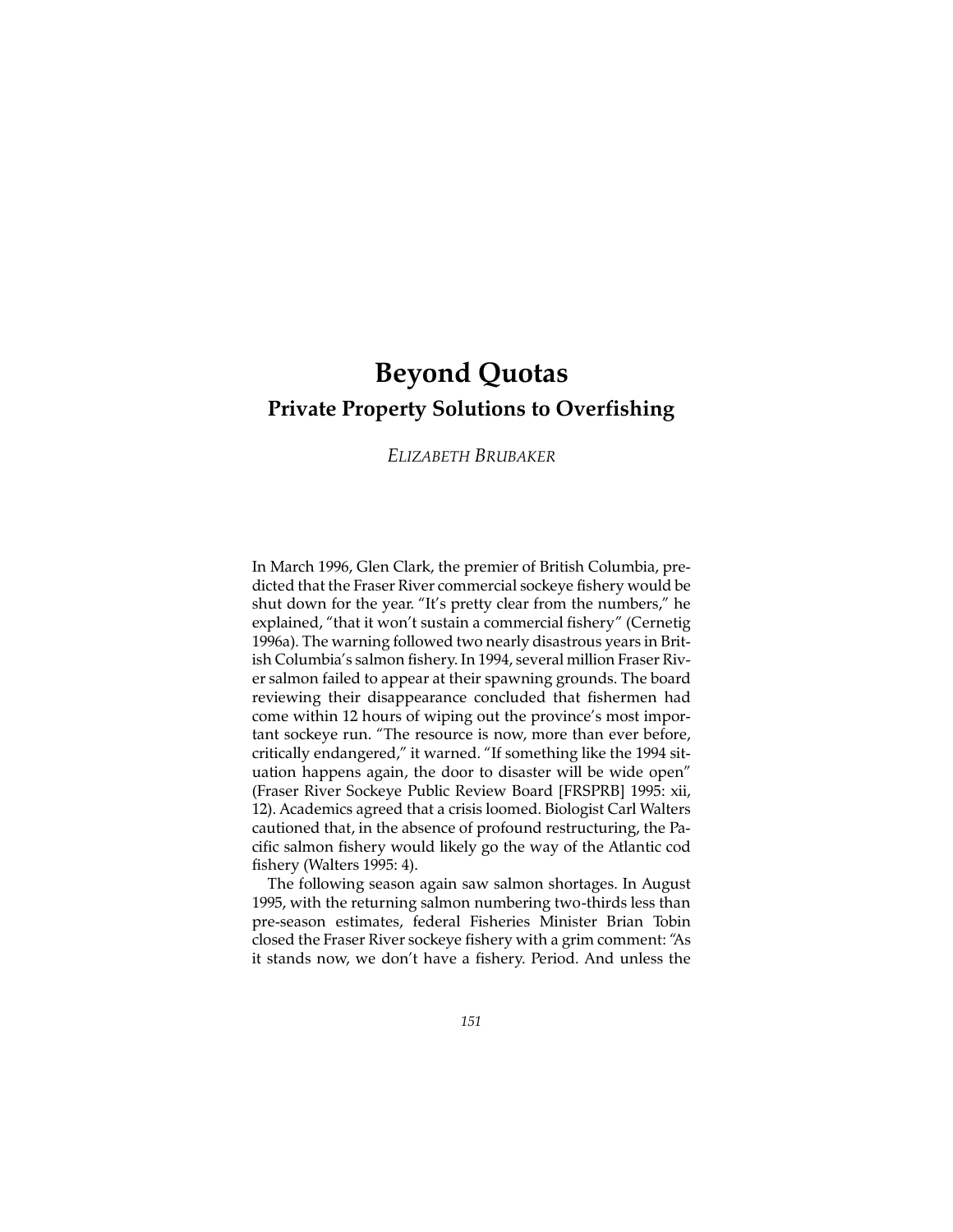## *Fish or Cut Bait!*

numbers change, we won't have a fishery in the future" (Damsell 1995). In a news release on November 8, 1995, British Columbia's fisheries minister, David Zirnhelt, described the year's salmon returns as "the worst in memory," noting that harvest volumes had declined 42 percent from recent averages (Valhalla 1996). A report commissioned by the forest industry reiterated the decline of salmon productivity, concluding that of the Georgia Strait's five salmon species, four—coho, pink, sockeye and chinook were not sustainable (Levy, Young, and Dwernychuk 1996: xvii, xviii, 224). "If the resource is not protected," the authors warned, "there simply will not be any fish" (Morton 1996).

While attention has focused on the commercial catch, salmon sought by sports fishermen are also in trouble. Chinook populations have been declining for more than a decade and have virtually disappeared from popular fishing spots in the Strait of Georgia. According to Carl Walters, stocks are now at 10 percent of what they should be (Mavericks 1995). If left alone, it could take between 12 and 16 years for the Georgia Strait chinook to recover; if fished lightly, these stocks could take a century to recover (Walters 1995: 44).

Declining biodiversity also threatens British Columbia's salmon. The province's streams have supported thousands of genetically distinct populations. But more and more fish now come from fewer and fewer streams. The last several decades have witnessed the weakening and extinction of many stocks. The dramatic decline is apparent in the Georgia Strait, which has lost approximately one-third of its stocks (Walters 1995: 3, 5, 9, 11; Levy et al. 1996: xv).

A number of factors have contributed to the salmon's diminishing numbers and reduced diversity. The most obvious is overfishing by commercial, sport, or aboriginal fishermen. Regardless of regulators' efforts since 1968 to limit entry and reduce capacity, too many fishermen continue to catch too many fish. Acknowledging the former problem, Fred Mifflin, the minister of Fisheries and Oceans, announced in March 1996 his intention to reduce the fleet by 50 percent (Canada, DFO 1996), and is now trying to lure from the fishery the very people his government has been paying to stay. Federal assistance to fishermen has long contributed to the fleet's overcapacity since, without unemployment insurance, thousands of fishermen would have had to leave the fishery. Estimates put the portion of fishermen that could not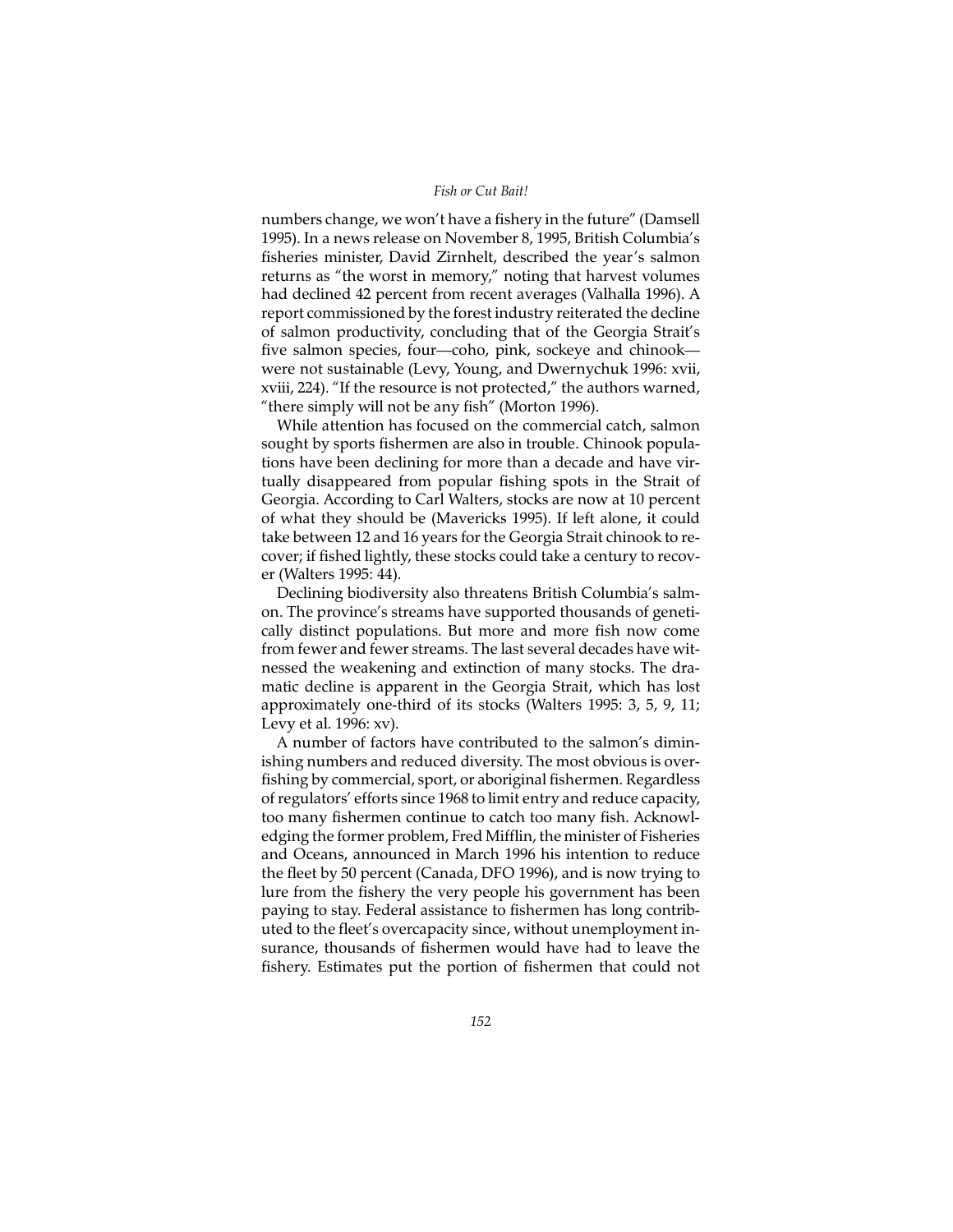survive without government support at between 30 percent and 60 percent (Walters 1995: 24; Cernetig 1995c; Mifflin 1996).

Their numbers aside, fishermen are taking too many fish. In 1994, sockeye harvest rates neared 80 percent of the run, well over the harvest rate of 70 percent recommended for the most productive sockeye stocks (FRSPRB 1995: 39; Walters 1995: 38). In 1994, competition with the United States encouraged Canadian managers to take risks with salmon destined for the Fraser River. After negotiations on the Pacific Salmon Treaty broke down, Canada pursued an "aggressive fishing strategy," encouraging its fleet to intercept the Fraser run before Americans could harvest it. The fish war encouraged a "grab-all" attitude in the fleet, helping create the season's disaster (FRSPRB 1995: xiii).

Sustainable levels of fishing of some stocks may also contribute to the overfishing of others. When fishing effort increases at the mouth of a river with a productive hatchery, catches not only of the targeted enhanced species but also of non-targeted wild species increase. Hatchery operations have thus hastened the loss of biodiversity (Pearse 1982: 51–52; Walters 1995: 5, 34).

Destruction of habitat may rival overfishing as a cause of the salmon's recent decline. Scientists debate the effects and significance of habitat loss or damage. One review attributes 20 percent to 30 percent of recent biodiversity losses to habitat damage (Walters 1995: 9). Another blames habitat damage for far greater losses (Meggs 1991). While environmental effects are not easily quantified—they may occur over decades, with many years lapsing between activities and their cumulative effects—it is clear that British Columbia's environment has been altered in many ways that have harmed salmon (Pearse 1982: 13, 14, 19).

One of the province's earliest environmental disasters occurred at Hell's Gate on the Fraser River. In 1911 and 1912, construction crews of the Canadian Northern Railway illegally dumped great amounts of rock into the Fraser canyon; two years later, railroad blasting set off a massive rock slide. These events changed the river's flow pattern and prevented salmon from swimming upstream to spawn. Millions of salmon died below Hell's Gate. Commercial catches plummeted to 25 percent of their former sizes; they remain below historical averages to this day (FRSPRB 1995: 3–4; Meggs 1991: 90–100).

Since then, countless other activities have degraded salmon habitat (Meggs 1991: 3, 10, 81–82, 200–18, 235-47; Levy et al. 1996: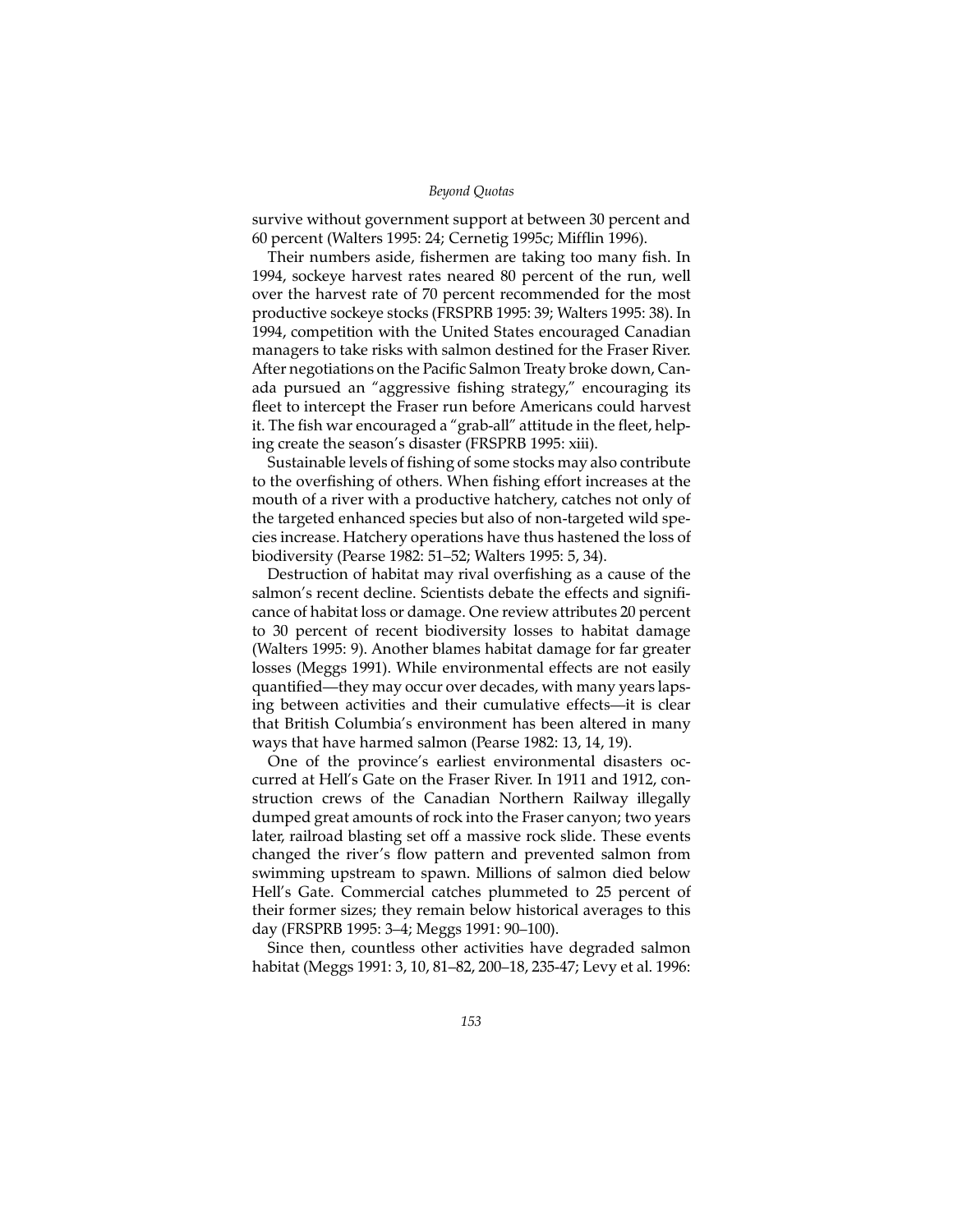xv–xx, chaps. 4, 6 and 7; Valhalla 1996). Logging roads and landslides caused by logging have covered stream beds with silt; clear-cutting has changed water run-off patterns and stream temperatures; and log transportation has destroyed river beds. Pulp mills have littered river and ocean beds with fibre mats; decay of these and other organic mill wastes has robbed water of oxygen needed by fish; and the effluents from mills have contaminated waters with toxins, such as dioxins and furans. Hydroelectric dams have blocked migrating fish, altered flows and changed water temperatures. Mine tailings have poisoned waters with heavy metals. Agricultural run-off has contaminated waters with fertilizers and pesticides. Urban development has decreased the amount of habitat available for salmon; it has also increased run-off, exacerbating high and low flows. And, fish farms have polluted waters and threatened wild stocks with diseases and interbreeding.

Sewage pollution also threatens British Columbia's salmon. Every day, British Columbians discharge 1.7 billion litres of waste water into the province's waters. Sixteen communities simply chop up or screen their sewage before discharging it into coastal waters. Most municipalities treat their sewage, but treatment does not ensure that effluents will not damage the marine environment. Approximately 59 percent of British Columbia's treated waste water receives only primary treatment, which leaves considerable amounts of toxins and organic matter in the effluent (British Columbia Ministry of Environment, Lands and Parks 1991b; Environment Canada 1994). And many treatment plants, such as the Greater Vancouver Regional District's Annacis Island and Lulu Island facilities, regularly fail to meet provincial water quality requirements (British Columbia Ministry of Environment, Lands and Parks 1991a, 1992, 1993, 1994a, 1994b, 1995, [1996]). Upgrading the Annacis Island plant headed the list of environmental recommendations made by the Fraser River Sockeye Public Review Board in 1995 (FRSPRB 1995: 70). In the Vancouver region, combined sewers—sewers carrying both storm water and sanitary sewage—increase sewage pollution. During storms, when combined sewers fill with more water and wastes than the local treatment plants can handle, they overflow into the Fraser River and Burrard Inlet, discharging approximately 62 billion litres of raw sewage over the course of a year (Sewage Treatment Review Panel 1992: 3–2).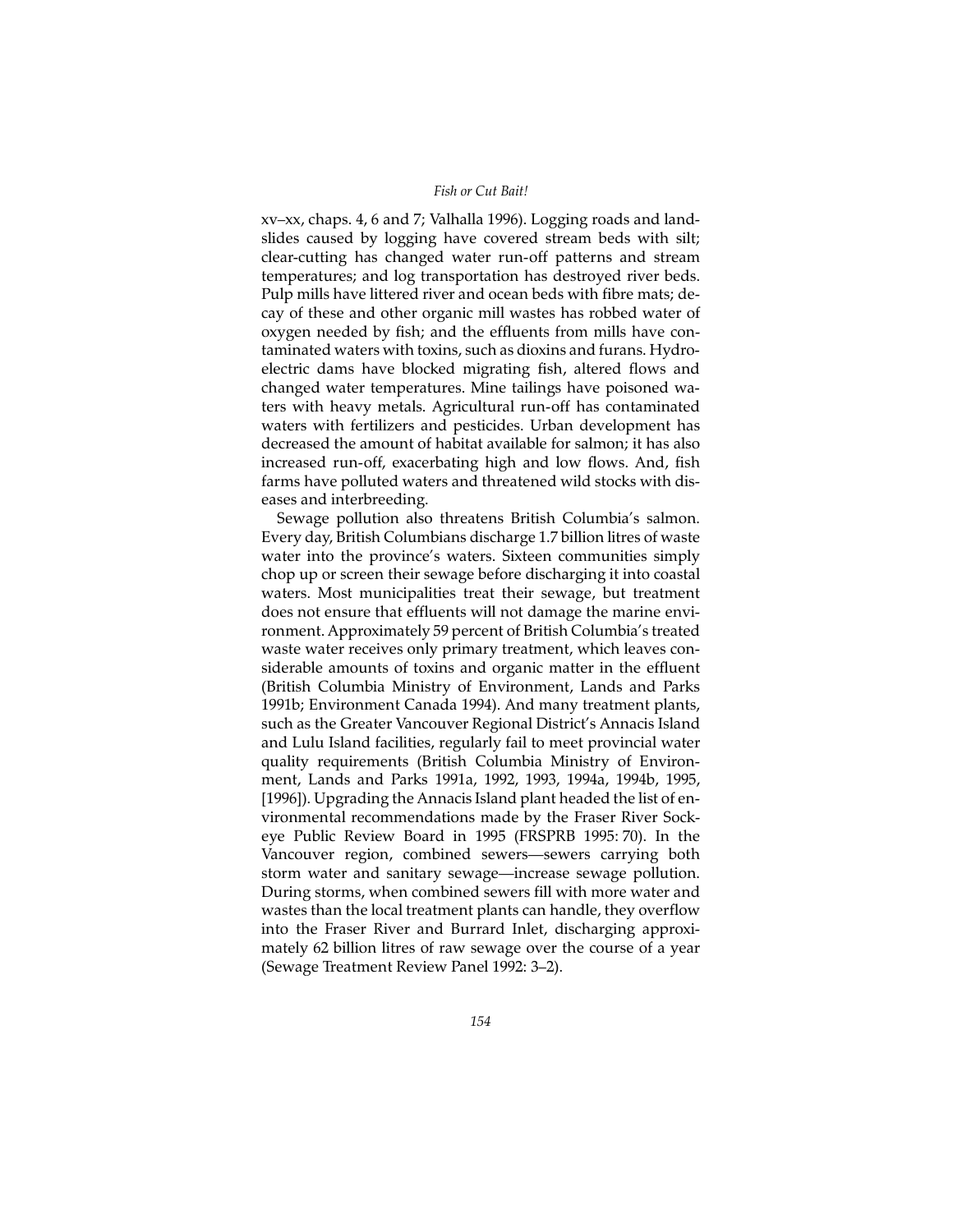Sewage from treatment plants and combined sewer overflows degrades salmon habitat in a number of ways. Suspended solids may prevent sunlight from reaching underwater plants that aquatic organisms feed on. They may destroy spawning zones. Microorganisms that break down organic matter in suspended solids consume oxygen, making less available for fish. Nutrients in sewage have the same effect; phosphorus and nitrogen stimulate plant growth, such as algal blooms, which oxygen-consuming microorganisms then decompose. Sewage effluents also directly harm fish. Suspended solids may clog gills and abrade exposed membranes. Toxins in the effluent may cause stress and disease, interfere with reproduction, growth, migration, and feeding, and increase vulnerability to predators. Effluents that are disinfected with chlorine, but not subsequently dechlorinated, may injure fish gills and induce convulsions; chlorinated effluents—discharged by 20 of British Columbia's 116 municipal sewage treatment plants—may be deadly to fish hundreds of metres downstream (Nantel 1996; Sierra Legal Defence Fund 1994; People for Puget Sound and Save Georgia Strait Alliance 1995).

# **Government failure**

The overfishing and degradation of habitat now threatening British Columbia's salmon reflect decades of mismanagement by federal and provincial governments. The federal government has insufficient knowledge, resources, and incentives to monitor fishing or water quality, or to enforce regulations governing them. The 1982 Commission on Pacific Fisheries Policy warned that the Department of Fisheries and Oceans knew "surprisingly little" about fish habitats, failed to monitor industrial operations, and had "alarmingly deficient" information about fisheries resources (Pearse 1982: 23, 29, 34). In recent decades, budget cuts and spending shifts have further reduced government monitoring of the fishery, to the point where it is now, in the words of one critic, "hopelessly inadequate" (Walters 1995: 26, 69–70). The 220 or so enforcement officers of the Department of Fisheries and Oceans cannot possibly monitor all of British Columbia's 160,000 square miles of ocean, its 27,000 kilometre coastline or its 1,500 spawning streams (Walters 1995: 42–43; Martinolich, personal communication May 7, 1996; Cernetig 1995c). A 1994 memorandum of the Department of Fisheries and Oceans complained that the department lacked the staff and budget required to monitor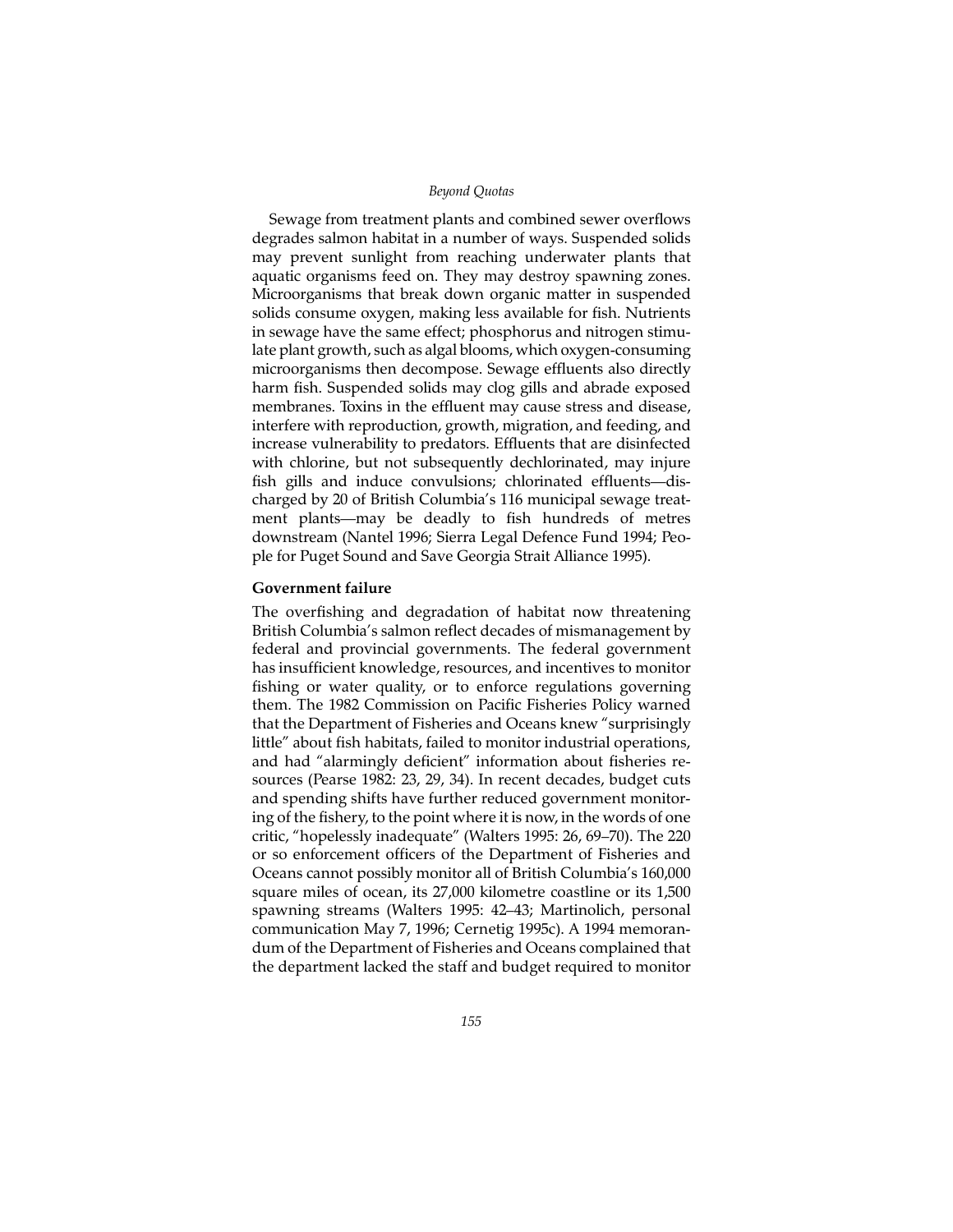the aboriginal fishery (Cernetig 1994). The board reviewing 1994's disastrous Fraser salmon runs described "a general breakdown in enforcement" and the fisheries officers' "troubling laxity of diligence," blaming the crisis on staff and budget cutbacks (FR-SPRB 1995: 18, 45, 58–62). Reports prepared for that review revealed the government's inability to count fish, monitor catches, predict mortality rates, or otherwise regulate the fishery (Cernetig 1995a). Nor have provincial governments adequately monitored pollution or enforced regulations protecting salmon habitat; they have lacked the data necessary to calculate pollution loading rates and to evaluate their effects (Levy et al. 1996: xvi, xix–xx).

Problems of inadequate monitoring and enforcement, however, cannot simply be resolved with more money. Whether or not there are budget restrictions, governments face myriad deterrents from conserving and protecting salmon stocks. That they are subject to irresistible political pressures has been evident since 1889, when initial attempts to conserve salmon by restricting entry into the Fraser fishery met with fierce resistance. Fishermen were outraged by the government's proposal to limit licences to 450. Bowing to political pressure, the government agreed to issue an additional 50 licences. Then, retreating further, it suspended the regulations. Within three years, it had issued another 221 licences (Meggs 1991: 32–34, 38). The government's next attempt to limit entry—this time to the Skeena and Rivers Inlet fisheries—lasted less than a decade. Initiated in 1908, licence restrictions were eased to accommodate the canneries' demands and then lifted entirely to make jobs for soldiers returning from the first World War (Pearse 1982: 78).

The 1982 Commission on Pacific Fisheries Policy warned of the government's ongoing inability to withstand heavy pressures from fishermen. "Management," it reported, "has in many respects been reduced to a series of desperate attempts to meet the demands of vocal user groups without visibly destroying the resource." It noted that the government itself acknowledged such failings: The Department of Fisheries and Oceans had admitted to it that "In the past, escapement targets have often been compromised on the basis of compelling social considerations" (Pearse 1982: 37).

The government continues to accommodate powerful fishing interests, compromising conservation requirements in the pro-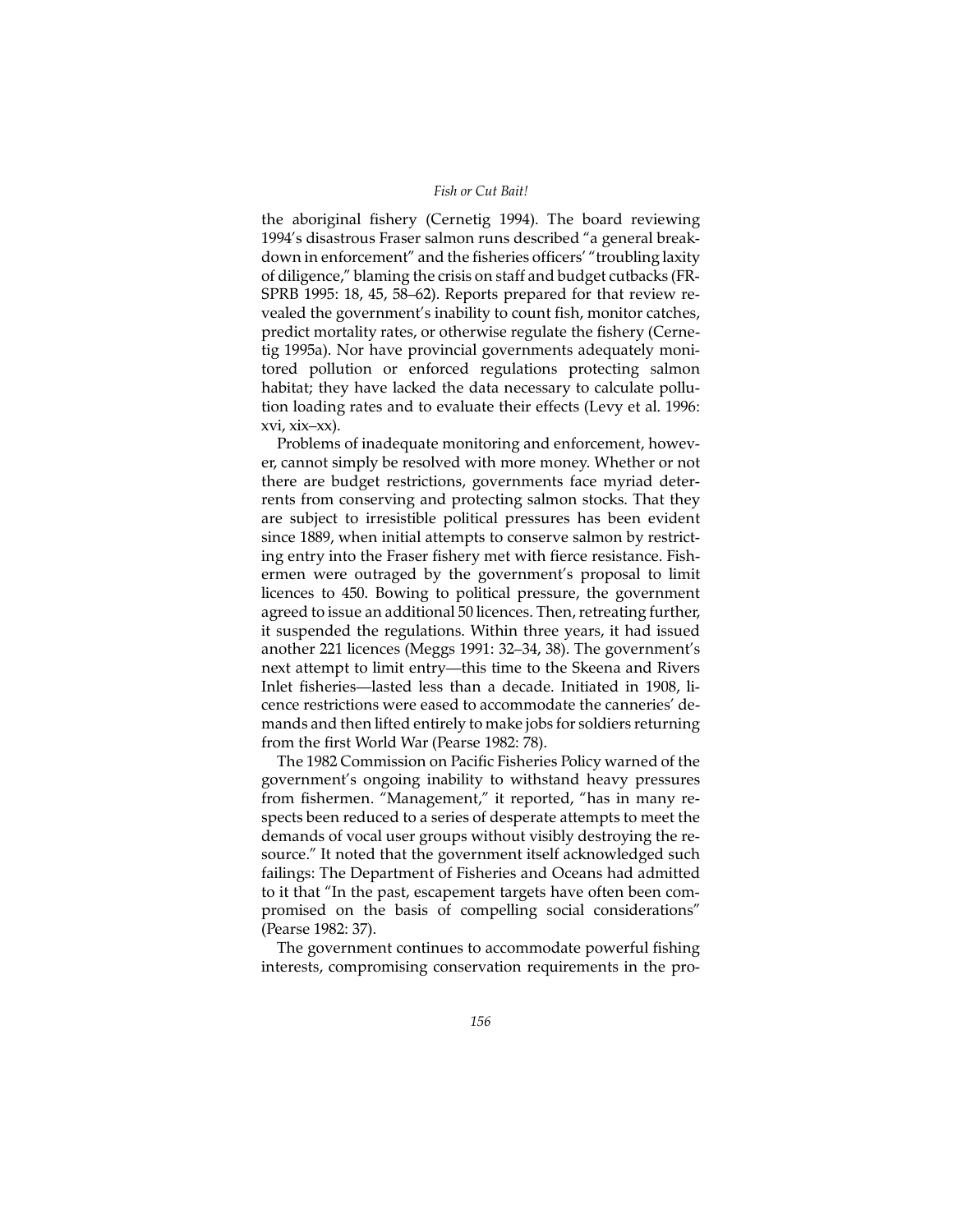cess (Levy et al. 1996: 224). Fisheries biologist Carl Walters charges that the allocation system "is dominated more by threat of civil disobedience than by reasoned analysis of where rights and privileges ought to lie" (Walters 1995: 5). In setting catch limits, the government has accepted the fishing industry's overly optimistic stock assessments, ignoring its own researchers' more cautious recommendations (Cernetig 1996b). The government faces pressure not just from the commercial fishery but also from the sport fishery. For instance, in 1987, the efforts by Tom Siddon, then minister of Fisheries and Oceans, to reduce sport fishing for chinook in the Georgia Strait prompted a massive postcard campaign that persuaded his government to refrain from strong action, settling instead for an ineffective compromise (Walters 1995: 27). Pressured from all sides, Paul Sprout, the director of the Operations Branch, Department of Fisheries and Oceans, complained that his department resembled a Ping-Pong ball bounced between competing user groups (Mavericks 1995).

Powerful polluters have also long had the ear of government regulators. Having licensed—and frequently subsidized—polluters, and having benefited politically from their promises of development and jobs, governments have become apologists for them, refusing to implement or enforce strict regulations. A 1978 study found that 80 percent of the discharges into the Fraser River estuary exceeded permitted limits for quality or quantity (Fraser River Estuary Study Steering Committee 1978, cited in Pearse 1982: 21). But, as the premier of British Columbia explained to the prime minister of Canada in a letter of April 27, 1977 opposing the strengthening of the federal Fisheries Act, the province feared that cleaning up British Columbia's waters might jeopardize its "close cooperation" with resource-based industries; the act, he continued, was "out of step with the multiple resource use essential to the development of a healthy economy" (Pearse 1982: 21).

Geoff Meggs chronicles a half century of governments' turning a blind eye to pollution and habitat degradation. He describes both the provincial government's disregard of fisheries resources when, in 1949, it invited Alcan to build the Kemano project, and the federal government's failure to prosecute when Alcan refused to implement the fish mitigation measures the government had recommended (Meggs 1991: 200–01). He tells of the refusal in the 1960s by a regional director of the Department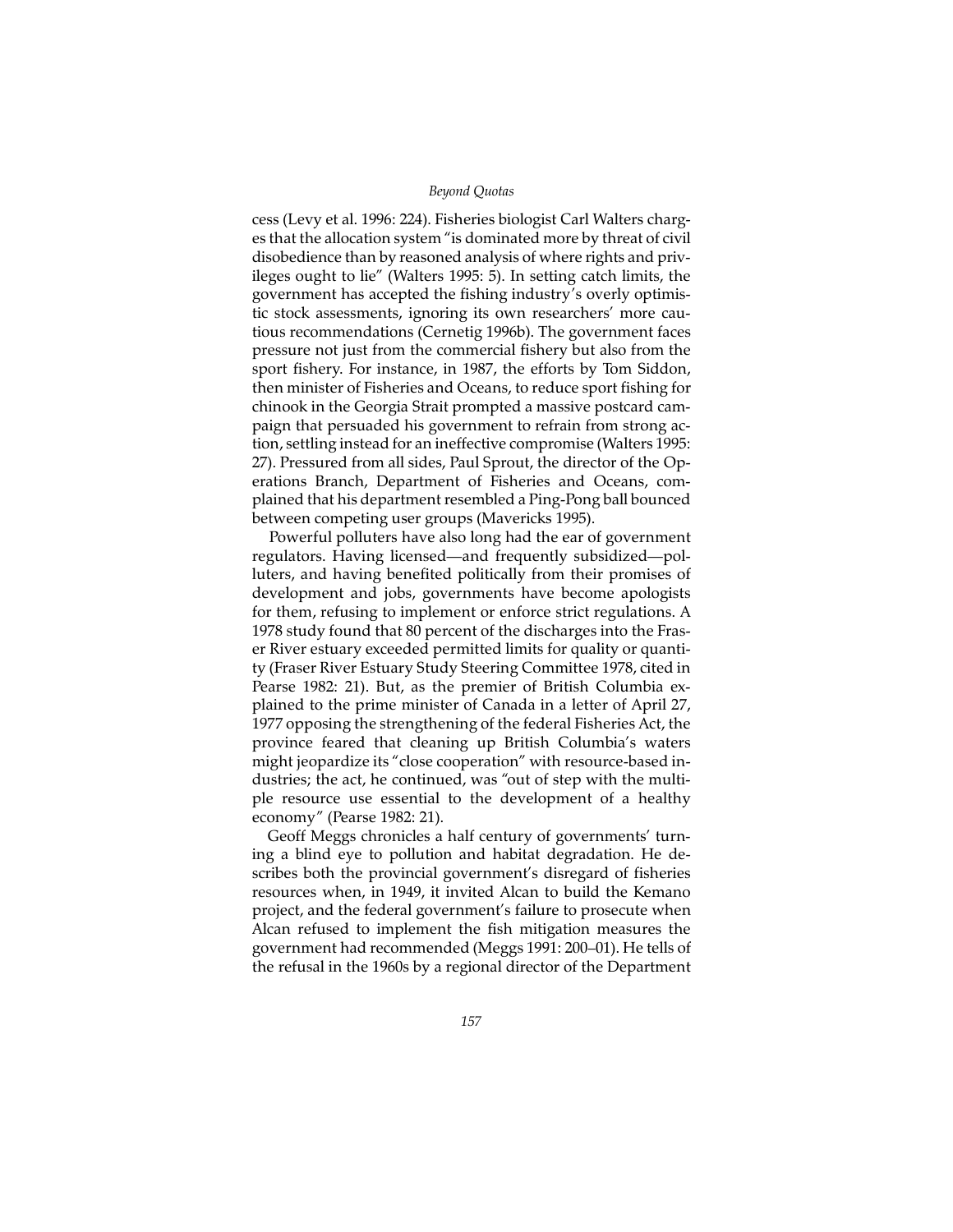of Fisheries and Oceans to enforce water flow agreements on rivers whose salmon runs had been depleted by dams or to enforce controls on pulp mill wastes. Despite the evidence to the contrary, the director insisted that his department had "pollution problems related to new industries fairly well under control" (Meggs 1991: 204–06). Noting economist James Crutchfield's 1965 comment that forest companies "get away with murder through political blackmail," Meggs relates the 1979 story of the government's caving-in to pressures from loggers whose activities damaged salmon habitat in the Queen Charlotte Islands. Romeo LeBlanc, then minister of Fisheries and Oceans, had authorized officers to charge 16 loggers and their employer with violating the Fisheries Act; however, when confronted by opposition from provincial officials, the woodworkers union and the company, he ordered the charges stayed and allowed logging to proceed (Meggs 1991: 206, 216). Meggs also documents a 1989 memorandum from Otto Langer, a habitat manager at the department of Fisheries and Oceans, warning that "should the public discover how we are determining who should or should not be charged [it] would amount to a near scandal." Langer explained, "We have determined that DFO-friendly corporations or parties with provincial permits . . . will enjoy relative immunity from the Fisheries Act . . . A continuation of this philosophy will result in a wholesale loss of fish habitat and a continued degradation of water quality" (Meggs 1991: 244–45).

Not surprisingly, governments are equally reluctant to enforce pollution regulations when doing so would cost them money instead of political capital. Their approach to sewage pollution illustrates the conflicts of interest that exist when a government is both the polluter and the regulator. Sewage pollution is illegal, and British Columbia's Waste Management Act purportedly limits the amount and type of contaminants in sewage treatment plants' effluents. Many plants chronically fail to comply with permits issued under the act. Yet noncompliance rarely brings convictions: in the past six years, the province has convicted only two noncomplying plants. Nor is the federal government's record more impressive. The federal Fisheries Act provides for fines of up to \$1 million a day—and up to three years imprisonment for repeat offenders—for those who destroy fisheries habitat or deposit deleterious substances in water frequented by fish. The act, however, is rarely enforced: between 1977 and 1996, the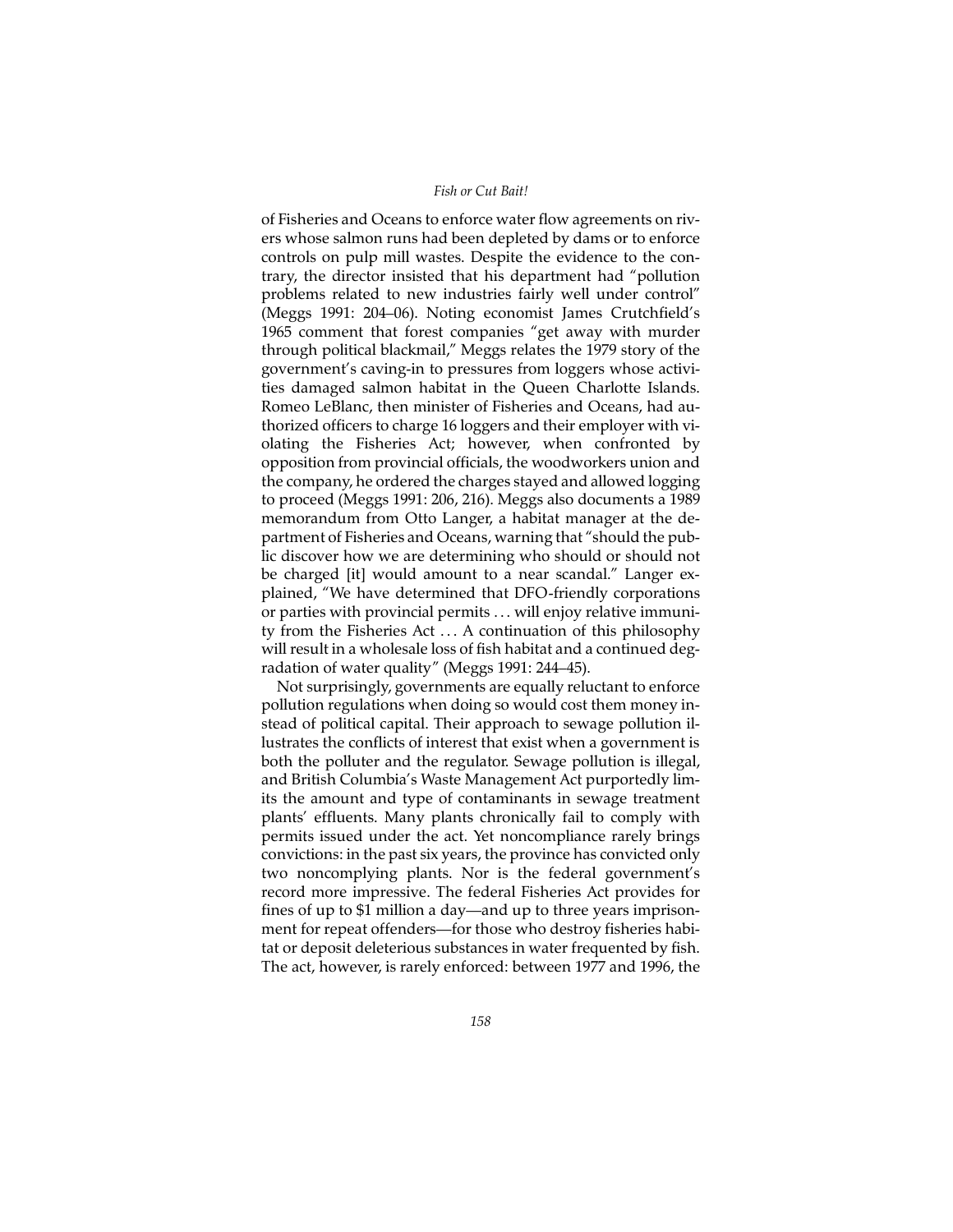federal government filed only three prosecutions against municipal sewage offenders (Nantel 1996: 14–15, 17–18).

In 1993, the Save Georgia Strait Alliance and the United Fishermen and Allied Workers Union, fed up with the Greater Vancouver Regional District's dumping raw sewage from a combined sewer into Burrard Inlet, launched a private prosecution under the Fisheries Act. The provincial Crown soon took over the case from the private complainants, as is its policy, to ensure that prosecutions that proceed are in "the public interest." In 1995, the Crown's special prosecutor dropped the charges, explaining that the provincial and local governments had an unwritten agreement to allow the discharge of raw waste from overloaded pipes. What he did not mention was that the province found itself in a financial conflict of interest: successful legal action would have proved expensive for the province, which finances between 25 and 75 percent of the capital cost of upgrading sewage treatment facilities (Simpson 1995; Anonymous 1996; Nantel 1996: 15).

All too often, government conflicts—political or financial—result in inaction. History illustrates the inertia that takes over when governments face tough decisions. Governments on both sides of the border between Canada and the United States have a long record of establishing inquiries into the Pacific salmon fishery, and then ignoring their recommendations or delaying their implementation. An international commission, appointed in 1908 to investigate boundary fisheries, recommended regulations regarding gear size and location, a closed season, and water pollution. Canada implemented the regulations but, seeing that the Americans had not done so, repealed them. Another joint commission, established in 1918, recommended that the two countries adopt a convention to preserve and protect salmon and establish a commission; the treaty, however, was not adopted. The countries finally signed a convention to protect the Fraser River and Puget Sound sockeye in 1929; however, it did not become effective until 1937, and the regulations recommended by the joint commission it established were not promulgated for yet another eight years (Gregory and Barnes 1939: 72–75).

Nor are contemporary governments more likely to act decisively, as is shown by their ignoring repeated warnings since the 1980s of a pending salmon crisis and their refusing to pursue—or to allow others to pursue—promising information-gathering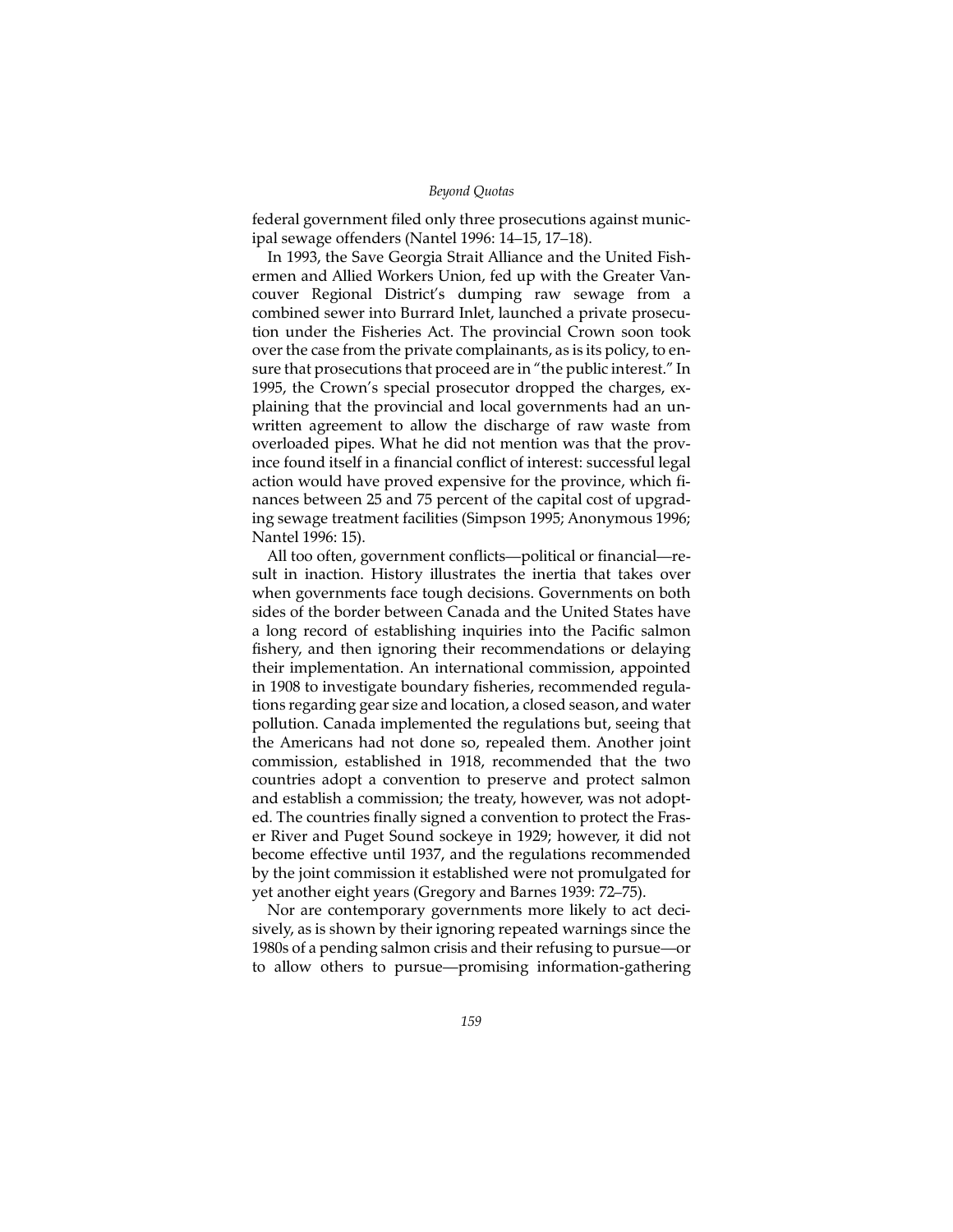and management initiatives (Walters 1995: 30; Cernetig 1995b; Howard 1995). The Fraser River Sockeye Public Review Board remarked, when reviewing past reports, "we wonder to what extent their recommendations were actually taken seriously . . . We wonder if anybody is listening" (FRSPRB 1995: 12, 38). It is in governments' self-interest to delay in the face of uncertainty. In one critic's words, bureaucrats "are rewarded not for effective action, but for making every problem disappear into an endless tangle of task force meetings and reviews" (Walters 1995: 49). Sadly, few bureaucrats suffer the consequences of irresponsible management decisions or inaction. An absence of personal accountability characterizes both levels of government. Officials of the Department of Fisheries and Oceans who presided over the decline of British Columbia's salmon stocks continue to enjoy professional rewards. Indeed, sanctions in the field are rare; even those responsible for the disastrous errors in Atlantic cod assessments have never been officially reprimanded (Walters 1995: 22).

# **Private property: an alternative to government failure**

No one should be surprised that under governments' not-sowatchful eyes, fishermen and industries have reduced British Columbia's salmon fisheries and habitats to their present state. Overfishing and habitat degradation have been predictable: individuals, firms and organizations have simply responded rationally to a system of perverse incentives. Throughout the last century, fishermen have had incentives to catch as much as they could, for if they had not taken the fish, their competitors would have done so. Polluters have had incentives to foul rivers, estuaries and the ocean, since these waters have provided cheap waste disposal. Meanwhile, governments have had incentives to permit the destruction of resources; overfishing and pollution, no matter how devastating, have offered short-term gains that have helped ensure re-election.

Fisheries regimes need not be characterized by such perverse incentives. Alternative ownership and management structures can encourage stock conservation and habitat enhancement. A key characteristic of all such successful regimes is accountability, or the internalization of costs and benefits: decision makers in the fisheries and in industry must stand to gain from wise decisions and lose from poor decisions. Fishermen must have incentives both to harvest efficiently and to "grow" salmon, either by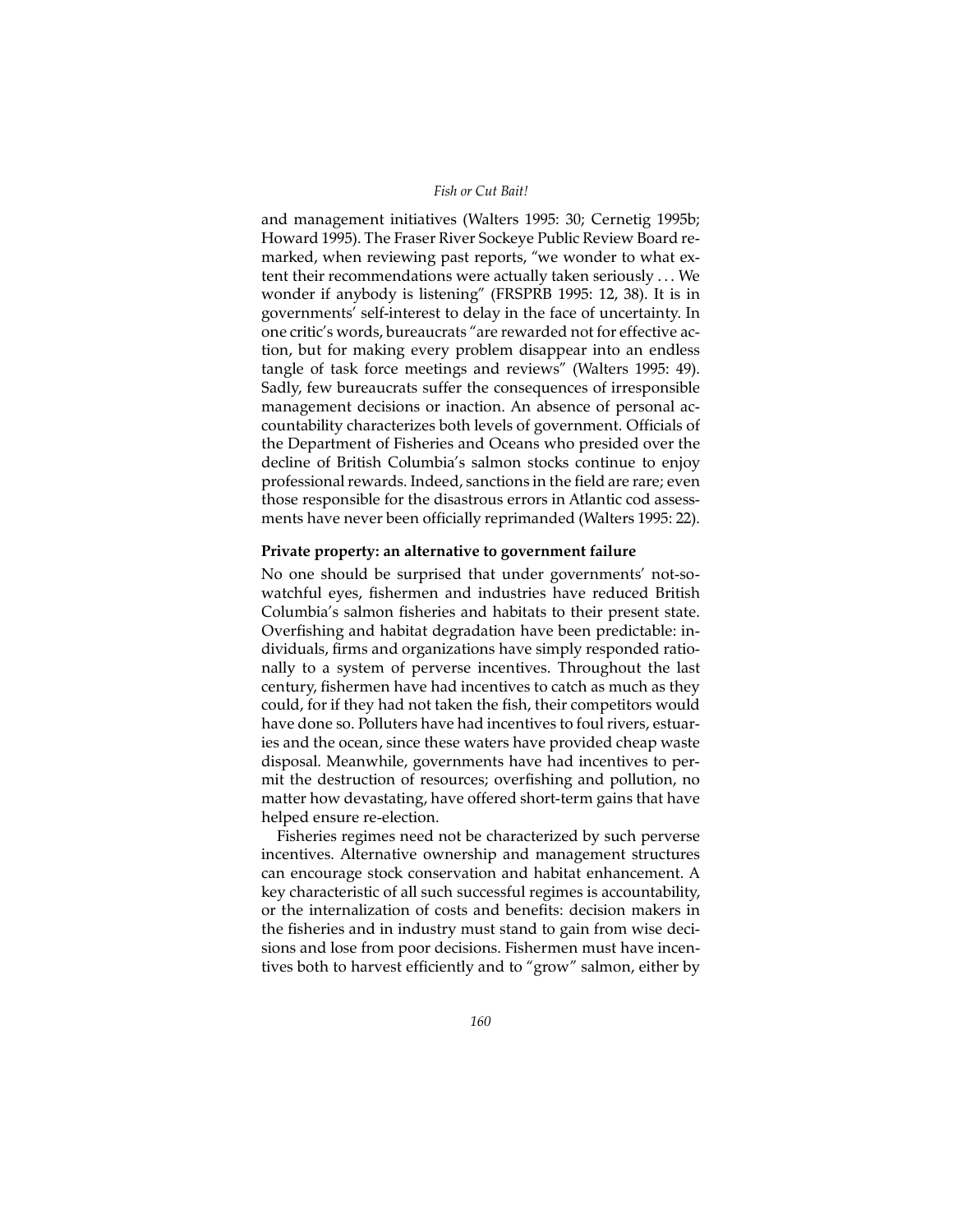conserving stocks or by increasing the productivity of their habitat. They must be confident that they will reap the rewards of activities that preserve or improve the stocks; likewise, they must understand that they will bear the costs of any risks taken (Keen 1983: 202–3). And industry must be accountable for any decision to pollute; only then will it have incentives to develop waste disposal methods that do not degrade habitat.

In general, regimes under which fishermen hold strong private property rights provide the necessary accountability. Property rights give fishermen reason to become more than mere harvesters, since they create incentives to conserve and enhance stocks, and to protect and restore the habitat on which they depend. The more secure the fishermen's rights to the stocks, the more likely they are to profit from investment in their habitat's productivity: as their resource grows, their catch will increase (Keen 1983: 197–98, 203; Scott 1988: 33; Hide and Ackroyd 1990: 42–44; Pearse and Walters 1992: 175–76; Pearse 1992: 117–18, 120; Walters 1995: 50–51). Secure rights also give fishermen powerful legal tools with which they can protect stocks and habitats. Under our legal system it is far easier to defend one's own property against depletion or pollution than it is to protect common property (Brubaker 1995, 1996).

Several features characterize regimes offering strong private property rights. One of the most important attributes of a property right is its exclusivity. Those holding exclusive rights may prevent others from using the resource (Pearse 1979: 13). The more exclusive the system of rights, the more completely internalized the costs, benefits, and risks of any action will be. Since rights are only as exclusive as they are enforceable, enforceability is also an essential element of a successful property rights regime. Rights holders must be able to exercise maximum control over their assets (Scott 1955: 116–17). Few will want to invest in a resource subject to interception or poaching. It has been feasible before now to limit access only to stationary species and others close to shore, but recent technological advances make it possible to control access to more mobile or distant fisheries, and thus to enforce property rights in them. Technological innovations and property rights create a virtuous circle: property rights foster technological innovations, by giving people incentives to develop them; in turn, technological innovations foster the development and assignment of property rights, by making them easier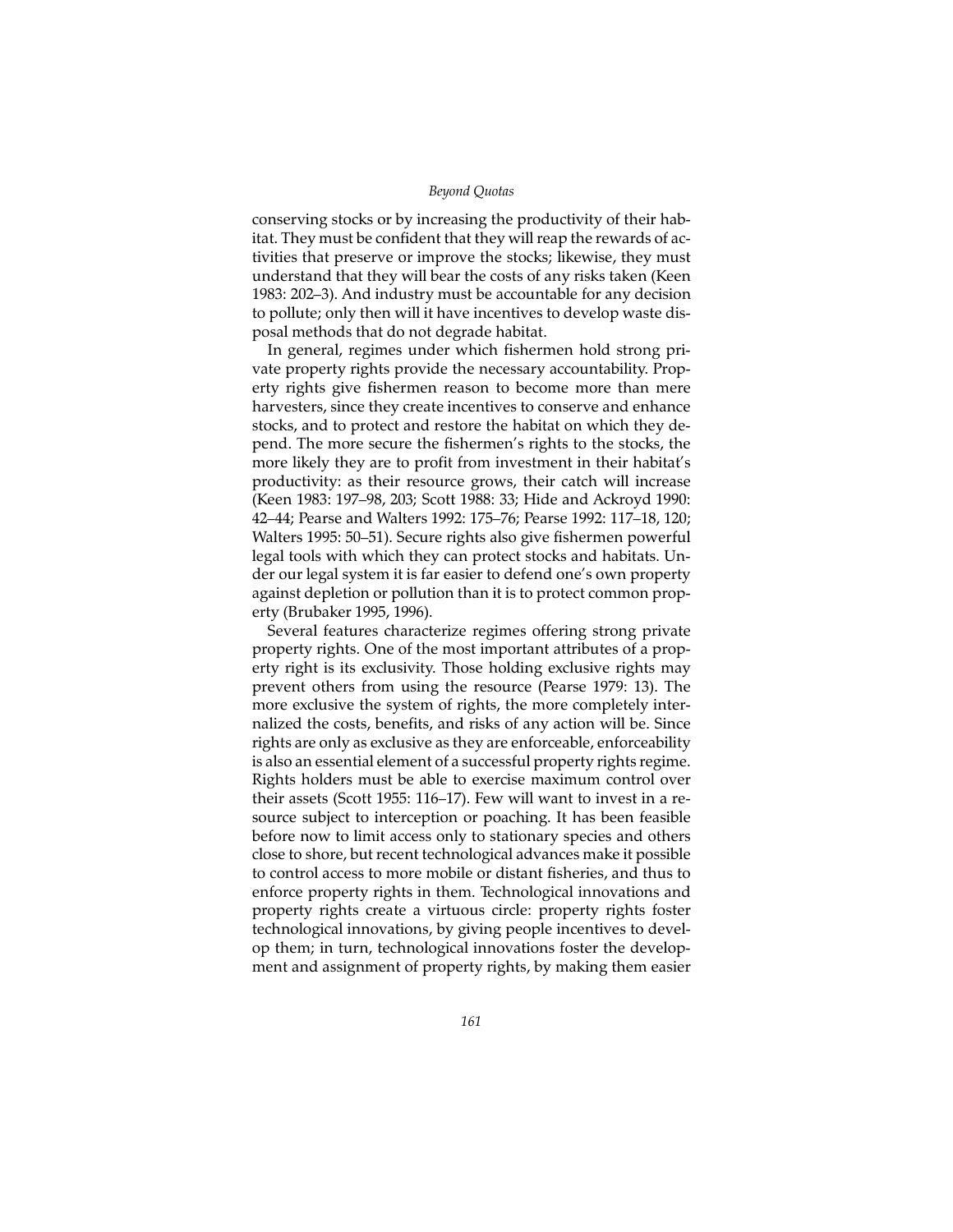## *Fish or Cut Bait!*

and less costly to enforce. While some new technologies remain prohibitively expensive, many are becoming increasingly attractive and available to fisheries owners (De Alessi 1996: 9–10; Walters 1995: 45, 54, 67).

The strongest property rights are perpetual. Permanent rights encourage management decisions that ensure long-term productivity rather than short-term gain. Permanent rights are also transferable, and transferability enables efficient managers to buy out bad managers, ensuring that rights end up in the hands of those who can make the best use of them. Finally, under the strongest property rights regimes, decision making is devolved as far as possible. Decision making is most effective in a system that allows for full information. In the case of the fisheries, complex and varying ecologies often preclude decision making from afar. The best decisions are often made by the fishermen themselves, who often have more detailed and more immediate knowledge of fisheries than a remote government does.

Various property rights regimes display the above characteristics in different degrees. Property falls on a continuum from unowned property (to which everyone enjoys unrestricted access), through common property (access to which is restricted to those holding licences or other rights), to solely owned property (Pearse 1979: 13–16). As the forms of property move along the continuum, their "rights intensity" increases; they acquire more of the desirable characteristics of strong property rights (Scott 1988: 11–12). Within the second category, for example, fall both limited licences and individual transferable quotas (ITQs). Both constitute property and have acquired market values (Scott 1988: 24; Neher, Arnason and Mollett 1988: 265). But ITQs, giving holders the right to take a specified quantity of fish or a specified percentage of a catch, generally offer greater exclusivity, duration and transferability (Scott 1988: 26–27). ITQs are accordingly stronger property rights than are licences. As would be expected, the stronger right does indeed encourage more efficient and sustainable fishing. Because holders of limited licences have no right to a specified quantity of fish, they retain incentives to expand their fishing power and to race for fish. In contrast, under many circumstances ITQs eliminate the race for fish. Secure quotas in a fishery in which effort does not increase considerably as the fishery nears its total allowable catch (TAC) give fishermen incentives to fill their quota efficiently, keeping their costs as low as possible (Pearse 1982: 84).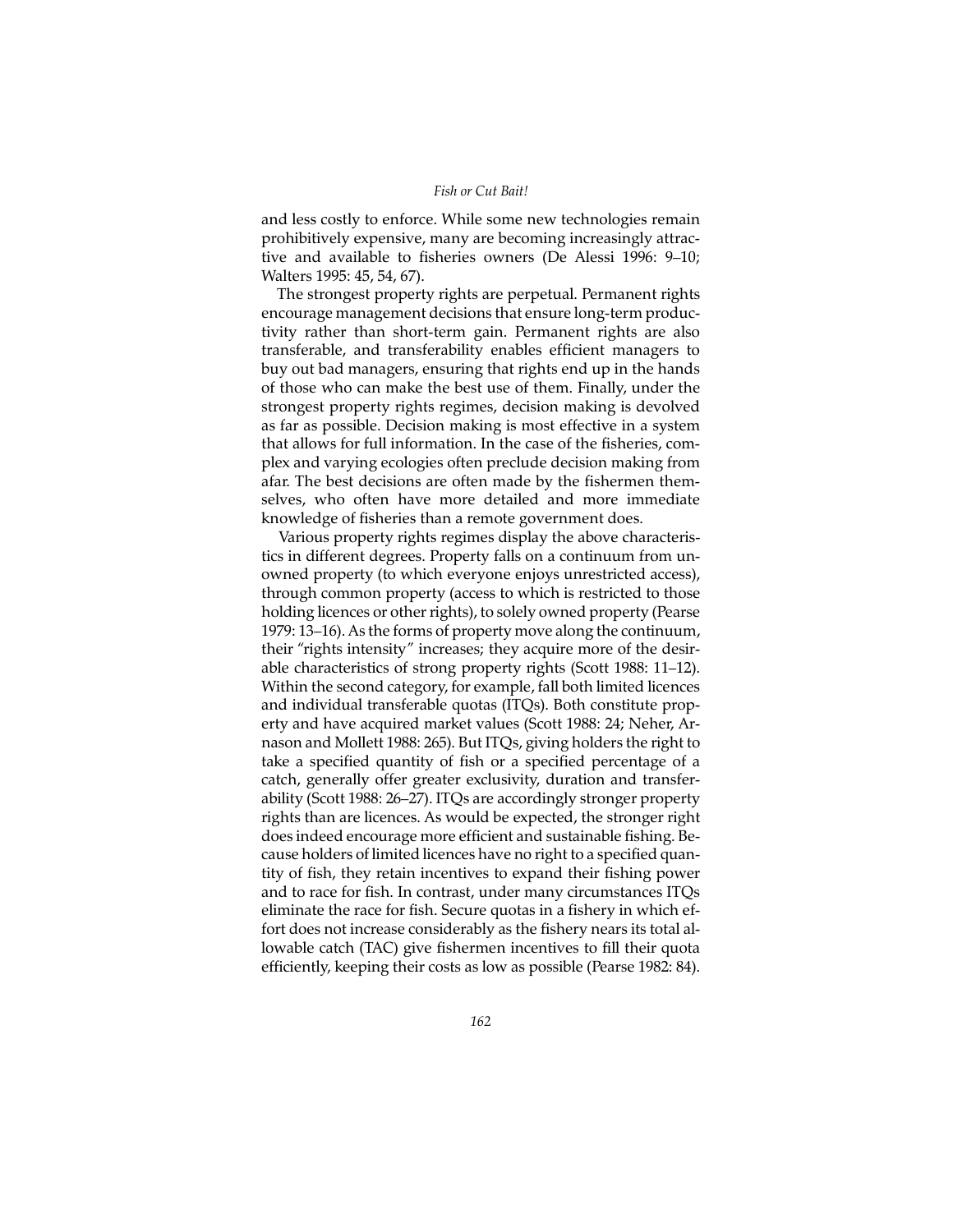Quota holders may, of course, retain incentives to race to catch fish in the locations where (or at the times when) stocks are the most accessible, the most concentrated, the largest, or of the highest quality (Townsend and Wilson 1987: 321; Anderson and Leal 1993: 164; Copes 1986: 286; Johnson and Libecap 1982: 1014).

While quotas are generally superior to weaker forms of property rights, they do not always provide constructive incentives to those who hold them. It is often possible to fine-tune quota systems to provide better results, but it may be better still to move along the continuum of property rights towards sole ownership and avoid many of the problems posed by ITQs. Enforcement is one problem, as quotas do not eliminate incentives to cheat (Walters 1995: 17; Anderson and Leal 1993: 164). Monitoring and enforcement of catch limits would be difficult and costly in the British Columbia salmon fishery, where thousands of small boats can land at hundreds of locations (Copes 1986: 282). "Quota-busting" plagued early experiments with quotas in the Bay of Fundy herring fishery; fishermen and processors colluded to falsify catch records (Copes 1986: 282). Enforcement has also proved difficult in New Zealand's paua (abalone) fishery; illegal catches increase the total catch by 50 percent (Hide and Ackroyd 1990: 36). Cheating on such a scale, in addition to its immediate and adverse effect upon stocks, interferes with their long-term management. When fishermen underreport their catches or otherwise falsify their reports, the quality of data on the fishery declines and, without reliable estimates of stocks, managers cannot set optimal exploitation rates (Copes 1986: 282).

Sole ownership—be it by individuals, communities, associations of rights holders or corporations—would facilitate enforcement. Geographically based rights would be easier to enforce than catch-based rights: owners could monitor the entry of boats into their areas more easily than they could monitor the boats' catches. If all fishing boats were equipped with transponders, the cost of monitoring their locations would constitute a small fraction of current enforcement costs (Walters 1995: 67). Furthermore, if fisheries owners themselves, either independently or through associations or corporations they govern, set catch and size limits, they would have fewer reasons to cheat; their own rules would seem more reasonable than those set by remote governments. Ownership would also internalize some of the costs of cheating, since to the extent that their underreporting of catches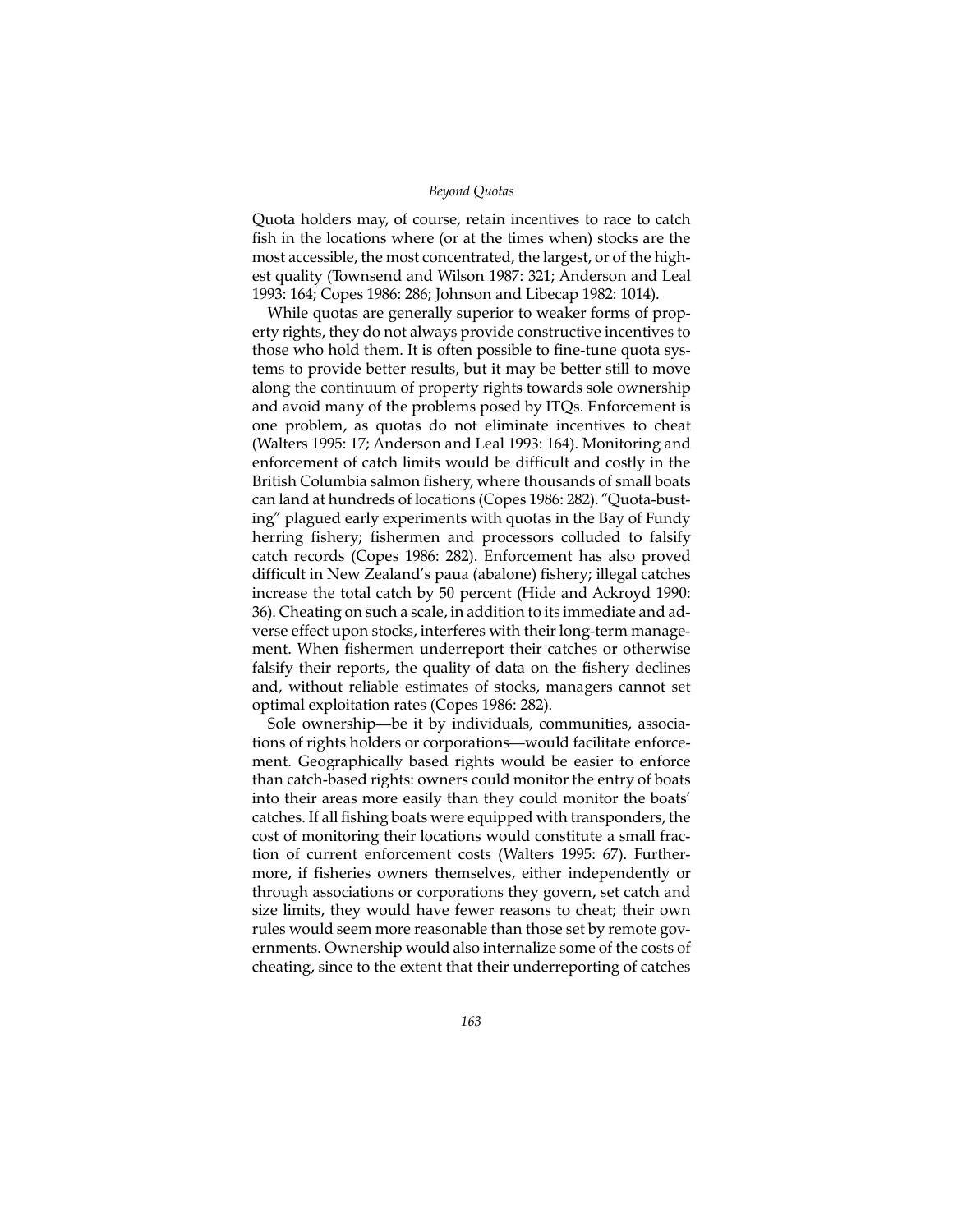reduced stocks and the reliability of information, owners would suffer the consequences.

Sole ownership would also reduce incentives to "high-grade," or to discard smaller fish in favour of larger fish. Since discarded fish are often killed, high-graders would hurt their own future prospects. In contrast, the holders of numerically based quotas, who could take their quantity of fish regardless of the health of the stock, have incentives to discard fish of lower value and to meet their quotas with only the highest quality fish yielding the greatest market value (Townsend and Wilson 1987: 321). This practice has been observed in Atlantic trawlers filling their quotas for groundfish (Copes 1986: 285). Quota systems, however, may be designed to discourage high-grading. Assigning ITQs to a percentage of the catch would help internalize the costs of highgrading. Alternatively, the problem could be overcome by assigning separate quotas for fish of various values or by assigning a single quota by value rather than weight (Copes 1986: 289; Neher et al. 1988: 115).

The by-catch problem—the catching of fish not of the target species—also lends itself to sole-ownership solutions. Those holding geographically based property rights would be allowed to catch any kind of fish within a given area. They would have incentives to maximize the catch mix and to waste no species. In contrast, single species quotas, if rigorously enforced, can create incentives to discard by-catch, killing the fish in the process. Managers often treat the catch of fish in which fishermen hold no quota as an offence, inadvertently encouraging fishermen to dump incidentally caught fish in order to avoid penalties (Pearse 1992: 118). New Zealand's fishermen did just that when their government insisted that by-catch be forfeited to it. The government wisely responded by expanding the scope of property rights: it made by-catch species tradeable commodities, enabling fishermen to trade quota species for by-catch and reducing their incentive to discard otherwise valuable fish (Jeffreys 1995: 310).

Private ownership of geographic areas would also help address other issues associated with managing complex ecosystems where the fishing of one species affects other species, their habitat, their food sources, or their prey. Under a quota system, rights to single species may create conflicts between the owners of interdependent species. If fishermen in one fishery can ignore the costs they impose on other fisheries, both rights holders and the ecosystem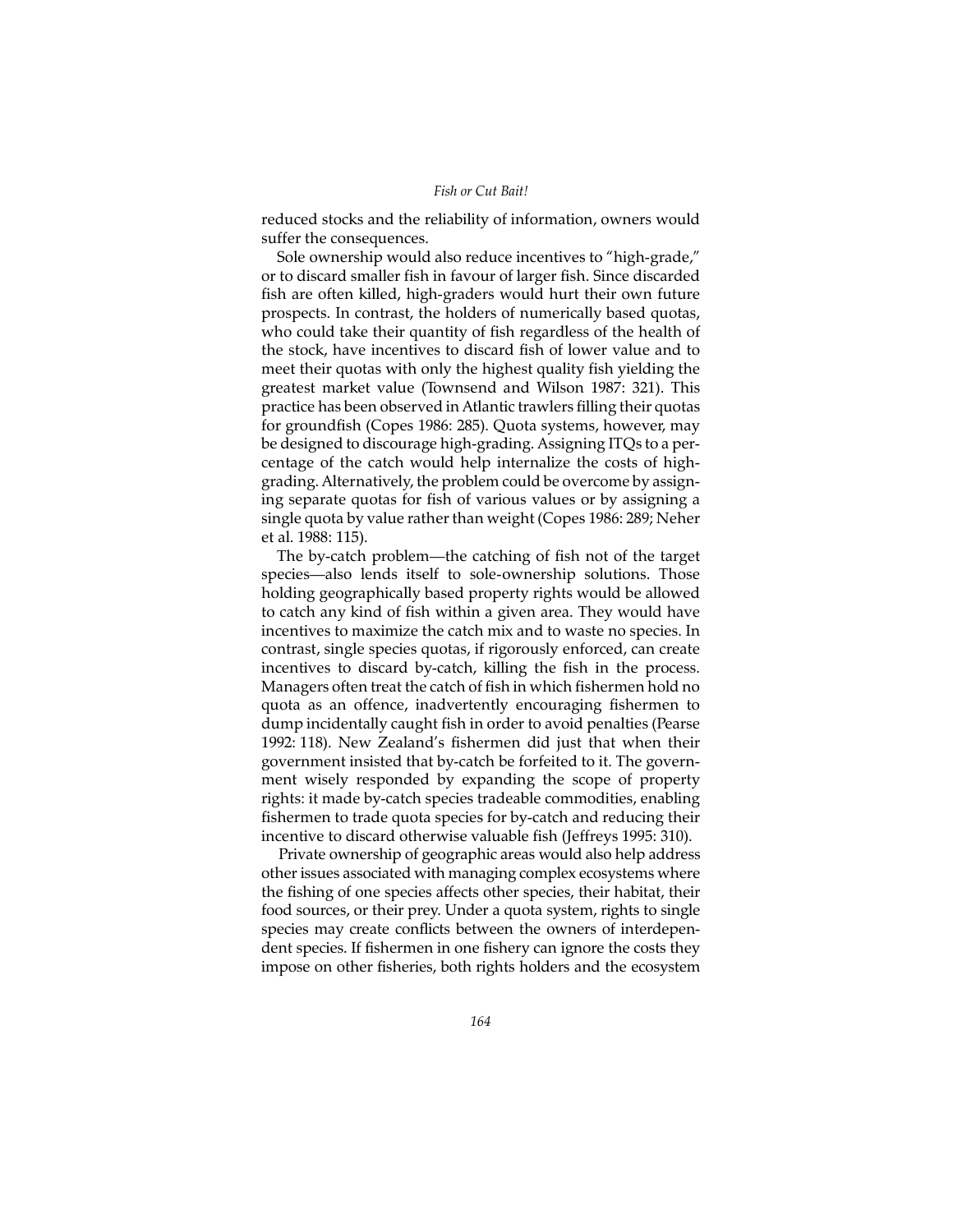suffer. It may thus be necessary to give a single owner complete control over two or more interdependent fisheries (Wilson and Dickie 1995: 153–66). If the owner of a fishery that is harvested in a way that inevitably harms another also owned the harmed fishery, his harvesting techniques would only harm himself.

One of the strongest arguments for sole ownership is that it limits the opportunities for government interference in a fishery. Many quota systems maintain considerable government involvement, and the quota holders generally remain outside of management. The government continues to set the total allowable catches, to manage fish stocks, to assign quotas, and to assume responsibility for environmental protection (Scott 1988: 27). Furthermore, in systems in which rights are assigned to absolute quantities of fish, the government may intervene to assign more rights or to buy back excess rights if the total catch is larger or smaller than expected (Pearse 1992: 117–18, 120). But governments have miserably mismanaged British Columbia's salmon fishery, and a quota system would do little to eliminate the factors that have encouraged irresponsible management. Governments would not acquire new incentives or abilities to establish sustainable harvest levels, they would remain susceptible to political pressures, and the costs of their unwise decisions would continue to fall not on themselves but on the people who have a stake in the fishery (Anderson and Leal 1993: 168, 180; Hide and Ackroyd 1990: 62, 68).

Political control over quotas has created uncertainty and resentment, and prompted wasteful lobbying in Alaskan and New Zealand fisheries (De Alessi 1996: 4). In the words of one New Zealander,

The spectre of too many fishermen chasing too few fish has been removed by the Individual Transferable Quota system only to be replaced by special interest groups fishing politically on land for a share of the resource. The spectre now is of government carving and recarving a pie whose worth is diminishing steadily in proportion to the time and effort spent squabbling over who is to get what ... Political allocation makes property rights insecure which, in turn, discourages investment. And when resource pies get sliced politically, one person's gain is always another's loss. (Hide and Ackroyd 1990: 1–2)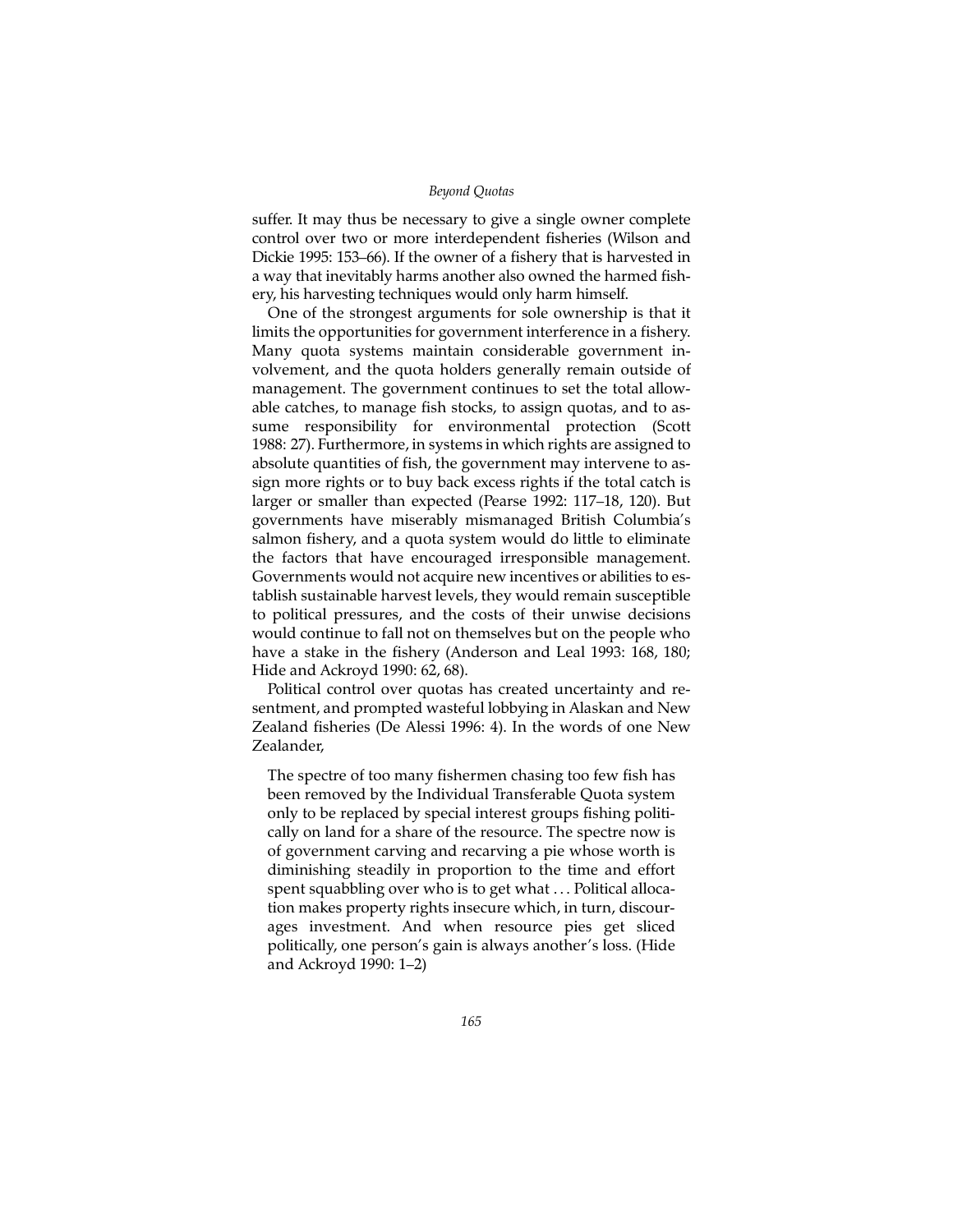The uncertainty that results from government control over the fisheries results in a weakening—and devaluing—of fishing rights. Without confidence that quotas are secure, fishermen will have fewer incentives to make long-term investments in efficient harvesting techniques or stock enhancement, potential purchasers will be unwilling to invest in them, and bankers will be unwilling to lend money against them (Hide and Ackroyd 1990: 35; De Alessi 1996: 4; Neher et al. 1988: 115).

Self-managed ownership would remove decisions about catches and habitats from the political arena. After the initial allocation of rights, the matter would leave governments' hands. Rights holders, or the associations or corporations representing them, would set catch limits, monitor fishing activity, enforce regulations, and exclude interlopers. Owner-managers would base harvest levels and methods on economic rather than political factors. Since economically efficient harvest levels are likely to be sustainable, economic decisions are more likely than their political counterparts to be ecologically sound. And those who wished to acquire rights would not waste resources lobbying government; they would simply purchase rights from others in market transactions that left buyer and seller better off.

# **Market successes from sole ownership of fisheries**

A dearth of experience with sole ownership of Pacific salmon makes it difficult to confirm the theoretical advantages of strong property rights discussed above. While a number of aboriginal communities once assigned exclusive rights to Pacific salmon, significant differences in fishing pressures, environmental threats, and legal regimes call into question the usefulness of applying their solutions to contemporary problems (Meggs 1991: 53–54; Higgs 1982: 58–60; Johnsen 1986: 41–67). More directly applicable are the experiences of the owners of inland Atlantic salmon fisheries. Despite the differences between the species-Atlantic salmon remain healthy when they return to their spawning grounds, making river fisheries feasible—similar economic principles should govern both.

Experience on both sides of the Atlantic ocean confirms that strong property rights provide fisheries owners with increased incentives to reduce fishing pressures, implement conservation measures, and enhance stocks and their habitats. Knowing that they will gain from any activities that better their stocks, those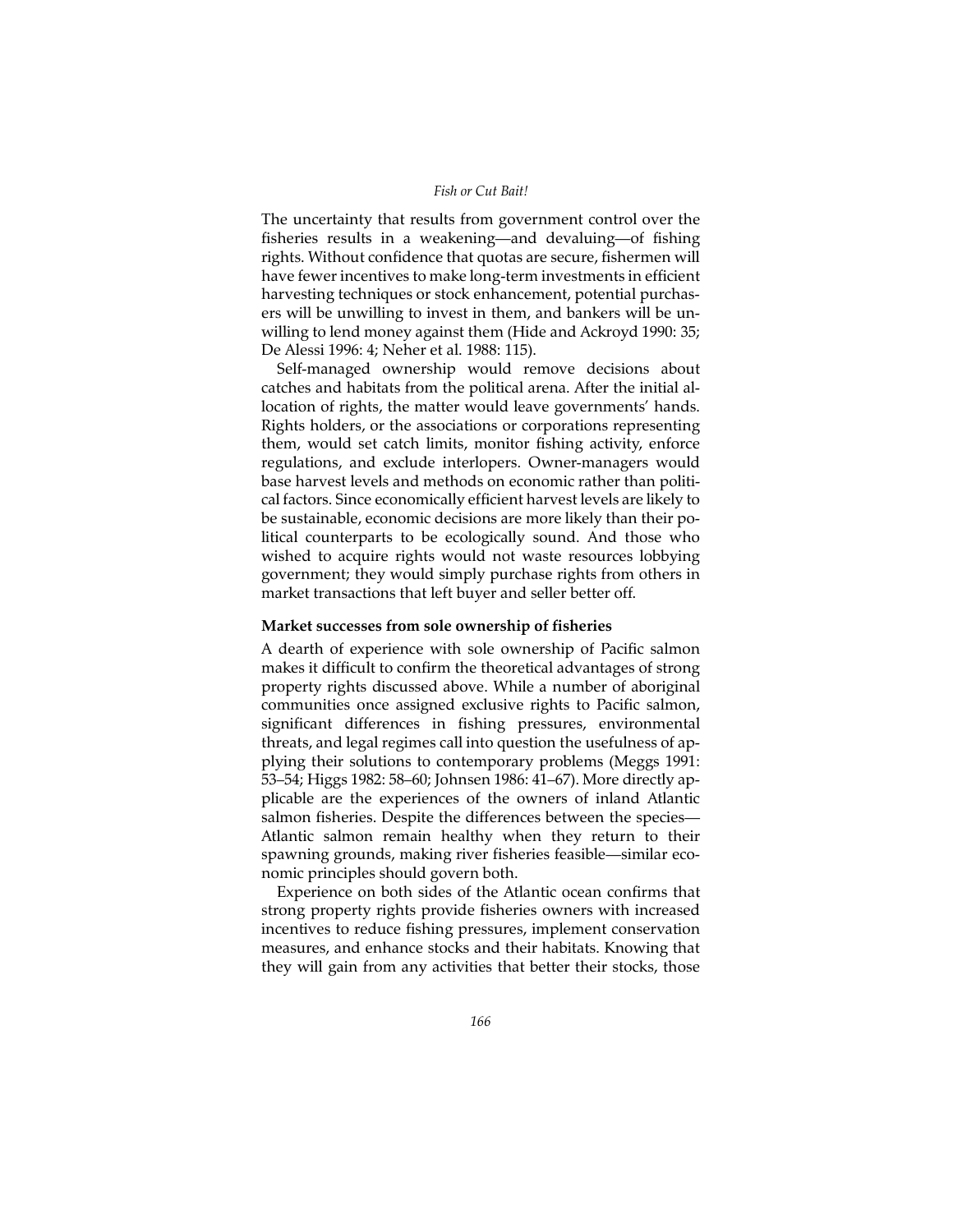holding secure rights are more likely than others to engage in ecologically beneficial activities. And, they are likely to put their resources to the highest valued use—generally sports fishing rather than commercial fishing.

In New Brunswick, where 45 percent of the salmon rivers are privately owned, and another seven percent are leased from the Crown, private owners have proven superior managers of salmon. Their exclusionary practices have long been credited with protecting salmon stocks on the province's rivers. In the words of Wilf Carter, the former president of the Atlantic Salmon Federation, "[p]rivate ownership historically has given better stewardship of salmon rivers, and better management. It's limited the pressure on the fishery" (Lee 1995b: A8) New Brunswick's private owners generally restrict access to their waters, hiring wardens to keep away poachers, and limiting the number of people fishing in their pools. Many lodges and camps on the Miramichi and Restigouche rivers accommodate one or fewer guests per pool on any given day. Their practices contrast strikingly with those of the provincial government, which allows unrestricted public fishing in more than 70 percent of the salmon waters it manages (Lee 1995a: A10).

It is in the owners' economic interest to limit fishing pressures. Good salmon pools are valuable real estate, fetching millions of dollars on the market. They also attract anglers willing to pay hefty fees for a few days' fishing. Several lodges charge between CDN\$350 and CDN\$450 per day for accommodations and fishing, while some charge almost CDN\$1000 per day (Lee 1995d: A2, 1995e: A2, 1995n: A1, A4). These prices differ dramatically from those charged by the province. A New Brunswick salmon licence cost CDN\$17.12 for the 1995 season, a sum that even the province's director of fisheries management has described as "a pittance." The exclusive right to fish in a stretch of Crown reserve water costs only an additional CDN\$20 per day (Lee 1995c: A2).

Recent experience in Quebec confirms that people will conserve stocks when they will benefit economically from doing so. In the 1970s, Micmac Indians gill-netted salmon at the mouth of Quebec's Cascapedia River, threatening the river's salmon stocks and the sports fishery that depended on them. The netters had no incentive to reduce their catches, until, in 1982, they were granted half the seats on the board governing fishing in the river and a promise of half of the jobs generated by the river's sport fishing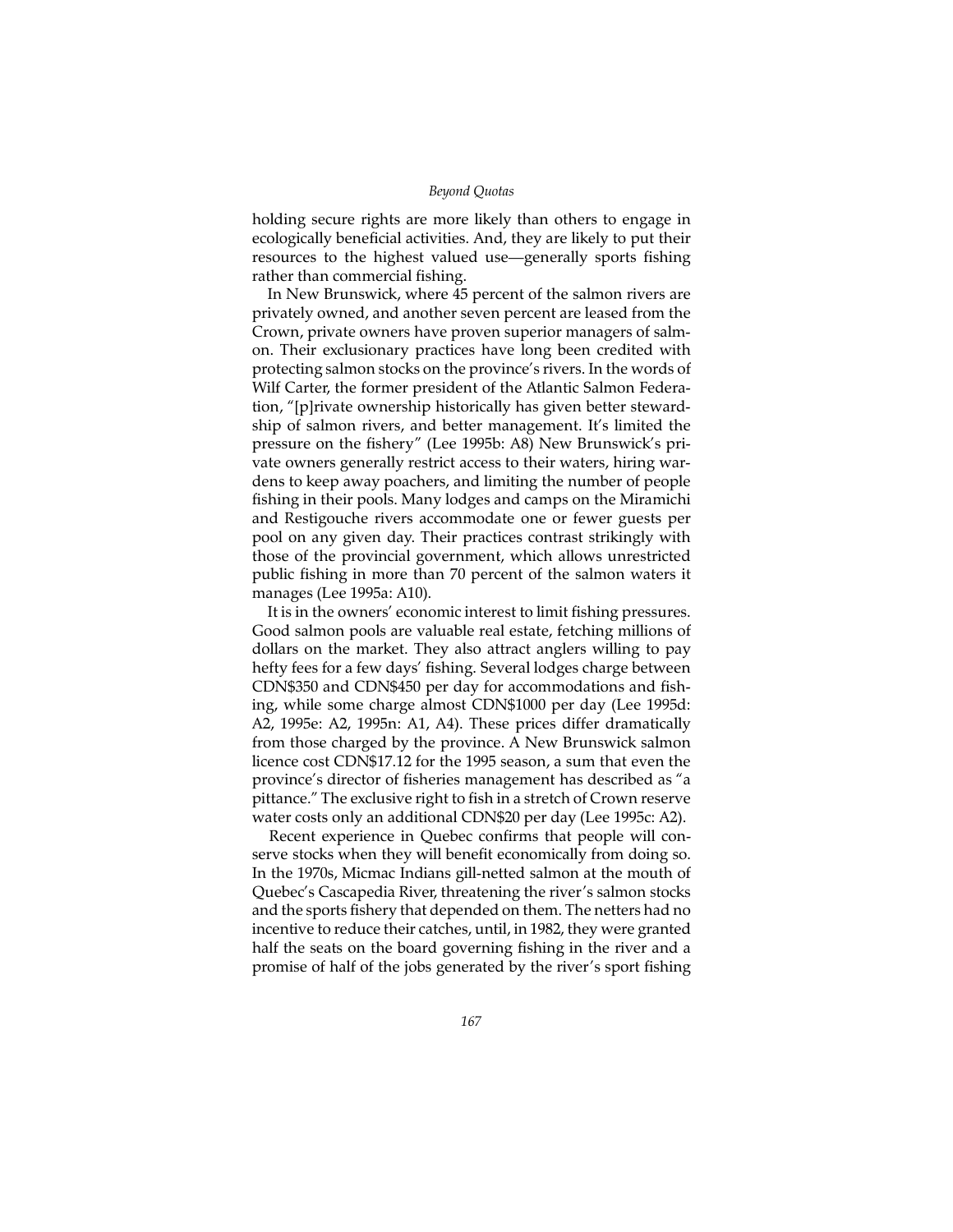## *Fish or Cut Bait!*

industry. Enjoying broader rights, they realized that salmon were of far greater value to the sports fishery than to the net fishery: a salmon worth CDN\$3 a pound in a net generates CDN\$176 a pound in the sports fishery. They decreased their netting accordingly, contributing to a dramatic improvement in salmon fishing on the Cascapedia (Pearse 1988: 82–84; Lee 1995p: A1, A12).

Iceland's inland sport fishing industry also illustrates the ecological and economic benefits conferred by strong property rights. There, all rivers are privately owned by those, mainly farmers, whose land borders them. Owners guard against poaching. Through fishing associations, they control the number of people fishing on a river. The fishing association for the 40-kilometre-long Nordura River permits only 12 rods a day on all of its 250 salmon pools combined. Such measures have helped create and protect some of the world's most prolific salmon rivers (Lee 1995f: A8, 1995g: A1, A12).

As in New Brunswick, Iceland's fisheries owners have strong economic incentives to limit pressures on their stocks. The owners of productive rivers can get rich from fish. Farmers often lease their rights to angling clubs, outfitters, or individual fishermen, and anglers pay between CDN\$100 and CDN\$3,000 a day for good fishing opportunities. A farmer, bringing in on average CDN\$260 for each fish caught in his waters, can earn more than CDN\$100,000 annually from a fishing club. Others also benefit; each salmon caught brings, on average, CDN\$1,000 into Iceland's economy (Mavericks 1995; Lee 1995g: A1, A12.

Iceland's rights holders further reduce pressures on their fisheries by buying out their competitors. In 1989, the Angling Club of Reykjavik, which holds leases on 10 rivers, permanently bought out one of the country's few remaining salmon netting operations (Lee 1995g: A12). On a grander scale, the North Atlantic Salmon Fund, based in Reykjavik, has raised \$4 million—in part from those who hold rights to salmon fisheries in both Europe and North America—to purchase the rights of ocean fishermen off Greenland and the Faroe Islands who catch salmon that would otherwise return to rivers to spawn. The fund purchased the Faroe Island's salmon quota for 1991 for about \$800,000, and has renewed the agreement every year since. In 1993 and 1994, the fund purchased Greenland's salmon quota for about \$400,000. It holds purchase options on future quotas for both countries, and intends to exercise them (Lee 1995i: A16).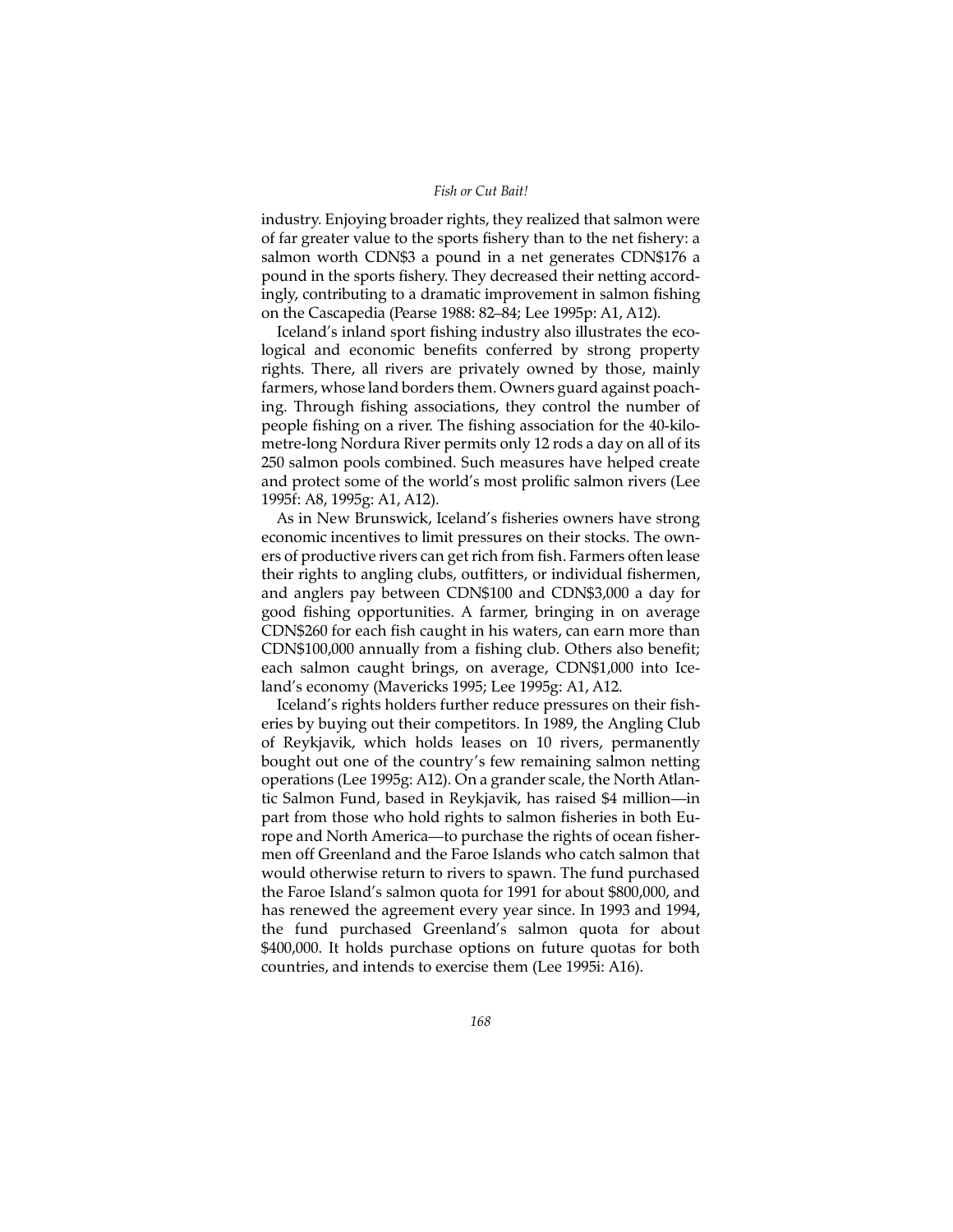In Scotland, whose rivers are world-famous for salmon fishing, exclusive, transferable rights to fish for salmon and trout, generally separate from any land rights, are held by individuals, companies, associations, trusts, fishing clubs, or the Crown. Here again, owners looking after their financial interests will limit pressures on their stocks. Anglers pay over CDN\$2,600 a day to fish on a good salmon river. Productive rivers are extremely valuable. Sale prices have reached CDN\$35,000 for each salmon in the average annual catch, or CDN\$3.5 million for a stretch of river producing an average of 100 salmon a year (Williamson 1993, 1991: 18; Lee 1995j: A12, 1995m: A7).

To protect their fisheries, many Scottish owners set up district fishery boards, which appoint bailiffs to police the rivers (Williamson 1993). More importantly, Scottish owners have a long history of excluding others from their fisheries by buying out those who have rights to fish, and then operating their newly acquired fisheries at a reduced intensity or shutting them down completely. Those with rights to rod fisheries were purchasing rights from net fishermen as early as the eighteenth century. In the late nineteenth century, rod fishermen removed nets from the rivers Dee and Tay. More recently, anglers have established the Atlantic Salmon Conservation Trust (Scotland) to purchase and retire salmon netting stations along the coast, in rivers, and in estuaries. Netting stations currently cost approximately CDN\$50 per fish in the average annual catch. As salmon farming reduces the price of salmon and lowers the profitability of ocean netting operations, buy-outs of commercial netting operations will become less expensive (Williamson 1993, 1991: 11, 14–15; Lee 1995j: A1, A12, 1995k: A6; Anderson and Leal 1991: 129–30).

Fisheries owners do not just conserve existing stocks; they improve them. Confident that they will be able to reap the rewards, they invest considerable money and effort in both stock and habitat enhancement. Iceland's Ranga River is a case in point. A volcanic eruption in 1941 killed most of the river's fish, and deposited on the river bed sand that prevented salmon eggs from surviving. The river supported little fishing for decades; in 1984, fishermen caught only 10 salmon in the river, in 1985, only 17. In the late 1980s, a fishing guide started experimenting with restocking the Ranga's salmon using smolt ponds. He soon acquired a lease on the entire river, where he runs a lodge and outfits fishermen; he stocks the river with between 75,000 and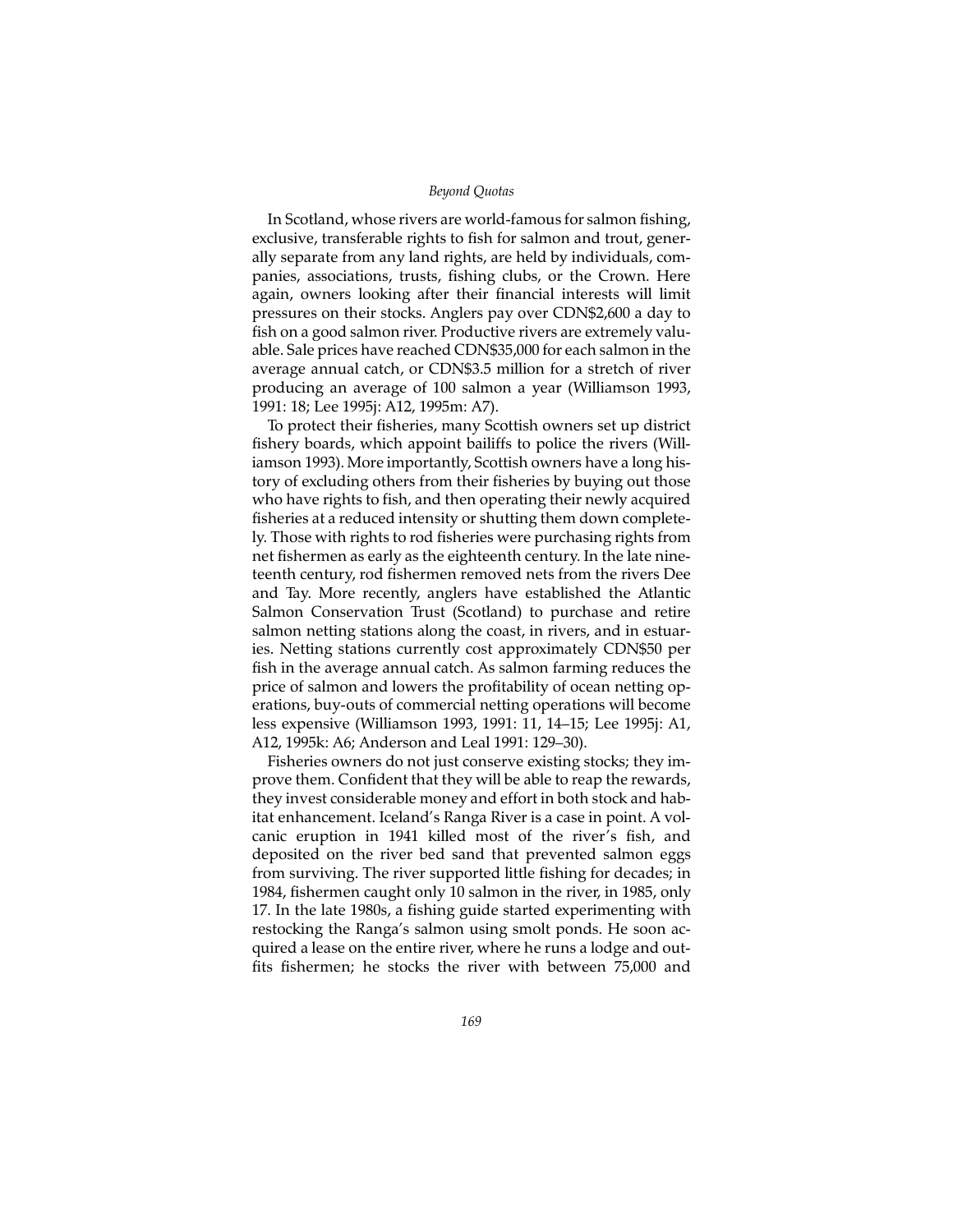#### *Fish or Cut Bait!*

100,000 smolts every year. Landowners are also improving the river, creating fish lies and spawning areas and installing a fish ladder at a large waterfall. Their efforts have paid off, making the Ranga one of the more productive rivers in the country. In 1995, anglers caught over 1,500 fish in the river. They paid handsomely to do so; the cost of accommodations and fishing on the Ranga can be as high as CDN\$800 a day (Lee 1995h: A1, A12).

The owners of fishery rights in Scotland similarly understand that their economic future is tied to their fisheries' health. They often form district salmon fishery boards that protect and develop their stocks by operating hatcheries and improving rivers. Such efforts are not restricted to sport fishermen; those with commercial netting rights in bays and estuaries help finance enhancement projects (Williamson 1993: 3; Lee 1995l: A1, A7).

Strong property rights also provide fisheries owners with the authority—and the legal tools—to protect their resources from pollution. Those holding strong property rights in fisheries need not rely on the governments to protect their interests; they may take matters into their own hands and sue those who violate their rights. Nowhere is this better exemplified than in Britain, where virtually all inland fisheries, except those in public reservoirs, are privately owned (Clarke 1967: 149–51, quoted in Dales 1968: 68). British fisheries owners may sue those who, by polluting or obstructing lakes or rivers, harm their assets. Many who own or lease threatened fisheries have sought the assistance of the Anglers' Co-operative Association (renamed the Anglers' Conservation Association in 1994), a self-supporting, voluntary organization with 16,000 members that finances common law court cases, helping fisheries owners obtain both injunctions to clean up rivers and damages to compensate for losses. The Association has brought some 2,000 actions since its founding in 1948; it has lost only two (Anglers' Co-operative Association 1996, n.d.; ACA staffer, personal communication April 12, 1996; Bate 1994: 14, 1993: 52–54).

In its early years, the Anglers' Co-operative Association won legal battles against a paper mill, steel and iron companies, a chemical company, a power station, polluting farmers and numerous local authorities that fouled rivers with sewage (Anglers' Co-operative Association n.d.; Bate 1993: 54–61, 72–74). In the 1990s, its targets have included a sewage treatment plant whose phosphate-laced effluent killed fish in a Welsh lake, a water company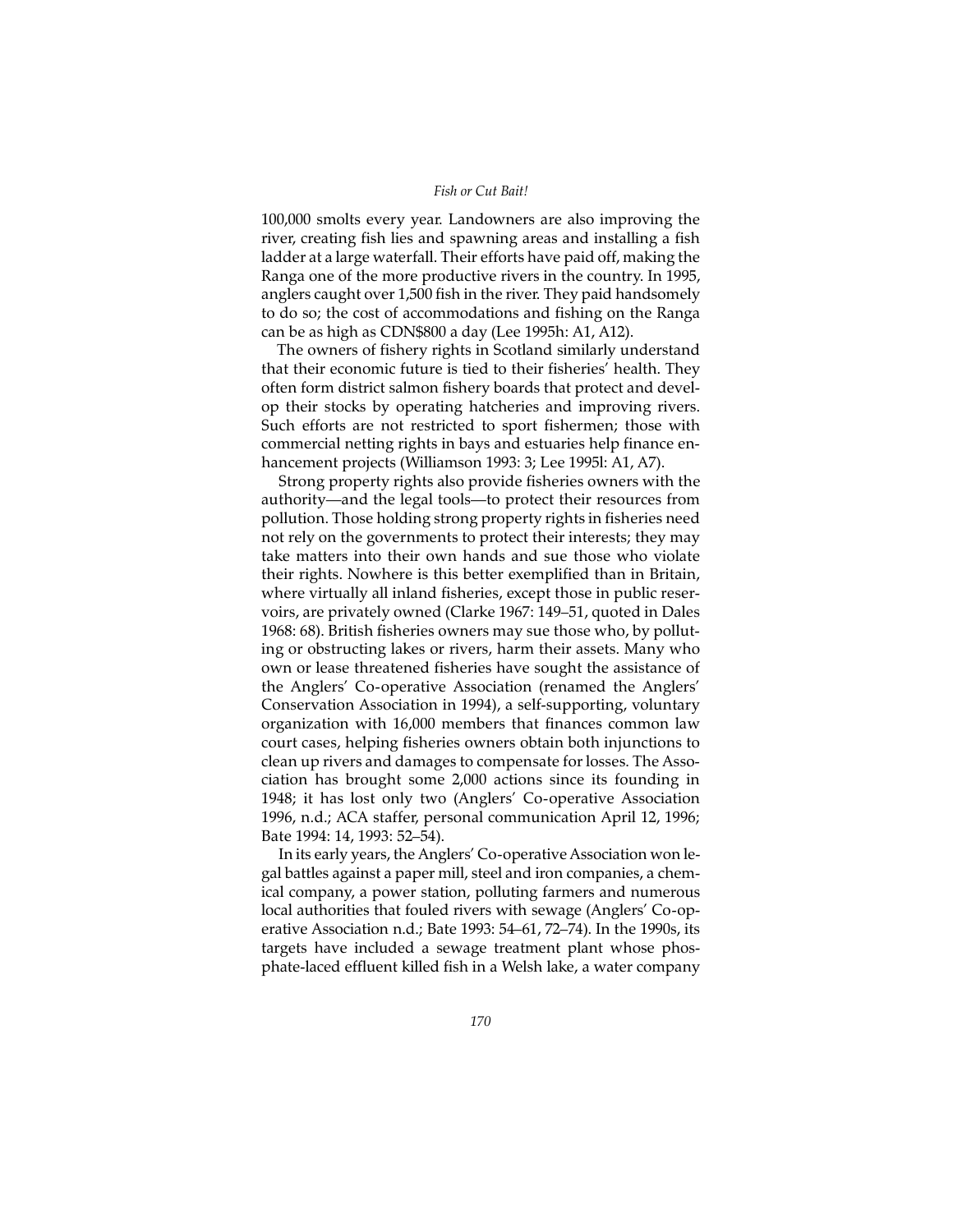applying for permission to withdraw water from small streams near Canterbury, and the owner of a trout farm who allowed rainbow trout to escape into a river inhabited by brown trout (Anglers' Co-operative Association 1993). Association members have frequently brought cases against those polluting places far away from their fishing areas. Pollution in an estuary or in the lower reaches of a river may prevent salmon and trout from migrating upstream to spawn, and courts have ruled that such chemical pollution creates a material obstruction to the free passage of fish, violating the rights of fisheries owners (Bate 1993: 57, 60).

The Anglers' Co-operative Association has found that even fishermen who do not take their cases to court will benefit from the preventative effect of possessing actionable rights; the credible threat of a lawsuit has served as an excellent deterrent. As the Association's successes have gained prominence, polluters' determination to defend themselves in court has decreased, and cooperation has often replaced resistance. When approached by the Association, a number of corporations and local governments have decided against building facilities that would pollute or obstruct rivers or have taken measures to correct existing pollution in order to avoid lawsuits (Bate 1993: 68–70).

Occasionally, fishermen in Canada have likewise exercised their rights to protect their privately held fisheries from pollution. New Brunswick, where the Crown granted fishing rights along with land to early settlers, and where many fisheries remain in private hands, has seen several such challenges. One early case was launched by the Nepisiquit Real Estate and Fishing Company, which owned a number of lots along the last 20 miles of the Nepisiquit River, where its members fished for salmon and trout. During the summer of 1912, the Canadian Iron Corporation discoloured the river's waters while grinding up and washing its iron ore, a process that caused leakage into one of the river's tributaries. The fishing company went to court, claiming that the pollution injured spawning grounds and practically destroyed its fishing privileges. Although Canadian Iron denied the charges, the judge hearing the case had visited the site and had seen the dirtied, muddied water. He explained that a riparian (a person living beside a lake or a river) "has the right to the full flow of the water in its natural state, without any diminution or pollution" (*Nepisiquit Real Estate and Fishing Company, Ltd.* v. *Canadian Iron Corporation, Ltd.* (1913), 42 N.B.R. 387 (Ch.D.): 392). The iron mill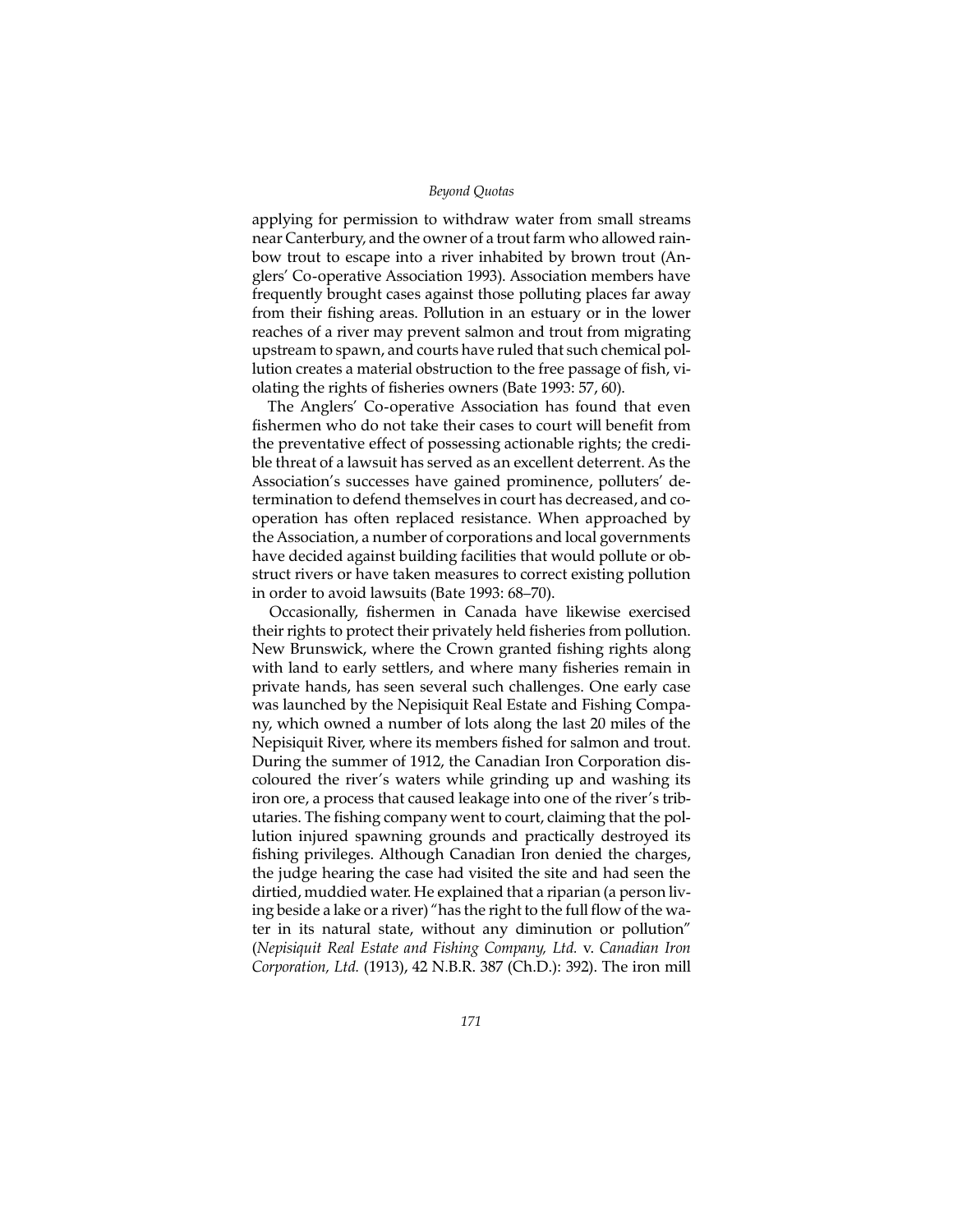## *Fish or Cut Bait!*

had unquestionably altered the Nepisiquit's natural condition, and the judge accordingly restrained the company from polluting the river. Happily, the salmon soon returned (Lee 1995o: A10).

In 1963, New Brunswick riparians sued for a different kind of damage to their fisheries—that caused by hydroelectric dams. Three dams built in the 1950s and 1960s on the St. John River and its tributaries virtually destroyed a great salmon river system. The Tobique Salmon Club owned 50 miles of riparian rights along the Tobique River, a tributary of the St. John. When the New Brunswick Power Commission built its three dams, the club sued, settling for CDN\$400,000, which it used to purchase a fishing camp on Quebec's Matapedia River (Lee 1995q: A1, personal communication April 12, 1996).

Even armed with the strongest property rights, fisheries owners do not always prevent harmful developments or eliminate pollution. Sometimes it is cheaper for polluters to compensate or to buy out their victims. As long as fisheries owners can obtain injunctions against polluters, they can make meaningful choices between defending their fishery and accepting an offer from a polluter. Armed with the power to shut a polluter down, fisheries owners are in a strong bargaining position. They may insist that the pollution stop; alternatively, they and the polluter may reach a satisfactory compromise involving the installation of abatement equipment or operational changes. Or, the polluter may make it worthwhile for the fisheries owner to leave the business. The resulting bargains, freely and fairly arrived at, reflect the values and circumstances of all directly involved parties.

# **Possibilities for sole ownership of fisheries in British Columbia**

In Eastern Canada and in Europe, exclusive property rights have both encouraged and enabled individuals and firms to conserve salmon stocks and to preserve their habitats. How applicable are such experiences to British Columbia? It obviously would not be feasible to follow the owners of Atlantic salmon in restricting harvesting of Pacific salmon to spawning grounds, since the fish will have deteriorated, and will be of little value, by the time they arrive there. The extent to which specific stocks could be controlled by restricting fisheries to river mouths has been much debated but little studied. Some have suggested that it is precisely that opportunity for control that makes salmon particularly well suited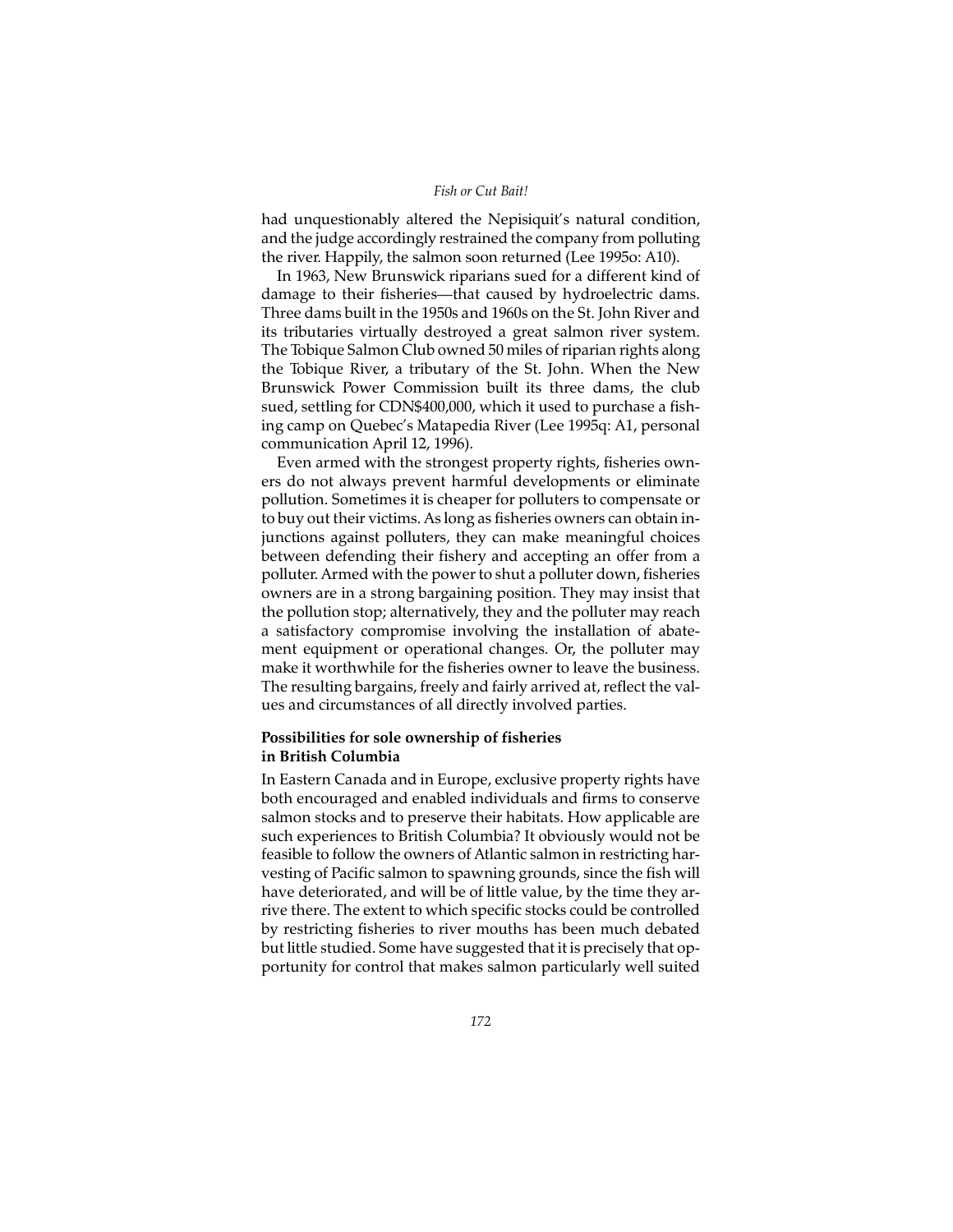to private ownership. Others argue that the solution may be more appropriate for some rivers and species than others. For example, it may be better to catch chum, which have already begun to deteriorate as they approach their spawning streams' mouths, further offshore. Still others, noting offshore fishing's important contribution to the understanding of stock sizes, have warned that confining fishing to terminal fisheries near rivers of origin could jeopardize this knowledge (Wilen 1988: 259; Walters 1995: 43; Pearse 1982: 44–45, 47).

While limiting fishing to the mouths of rivers holds promise and warrants further investigation, technological innovations may obviate the need for such limitations. Many recent innovations are variations on branding, the mechanism long used to identify and claim cattle grazing in the commons. Implanting tiny computer chips in fish permits them to be identified as they pass by a monitor. Genetic fingerprinting makes it possible to learn in which stream a salmon hatched; analysis of the elemental content of one scale from a fish likewise makes possible the identification of the fish's natal stream. A simpler solution involves identifying salmon with an externally visible mark indicating their origin. As the rivers of origin become readily identifiable, it becomes possible for the original owners of the salmon to assert ownership over them even while they are at sea. Those who caught marked fish could be required to release them unharmed or to pay their owners for them (De Alessi 1996: 9–10; Walters 1995: 45, 54, 67).

While enforcement may remain difficult, it is hard to believe that private owners would fare as badly as have public agencies. Experience confirms the theory that private owners will invest in the monitoring and enforcement required to protect their valuable assets. Indeed, both theory and practice encourage optimism on all fronts. Both suggest that private owners will be better managers, that they will operate the fishery more efficiently, and that, under their care, British Columbia's salmon stocks will recover their former abundance.

# **References**

Anderson, Terry L., and Donald R. Leal (1991). "Homesteading the Oceans." In Terry L. Anderson and Donald R. Leal, *Free Market Environmentalism* (San Francisco: Pacific Research Institute for Public Policy and Westview Press): 121–34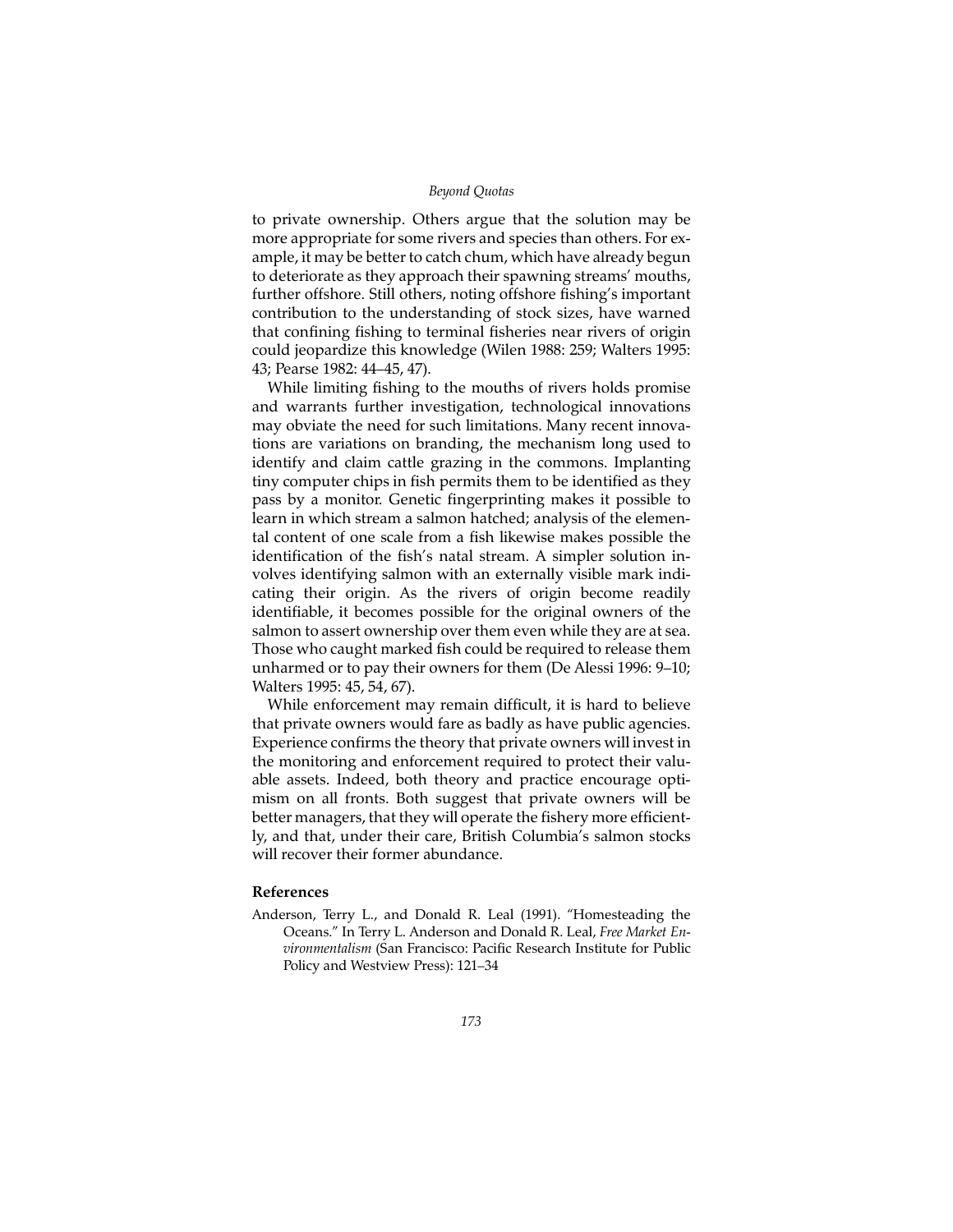——— (1993). "Fishing for Property Rights to Fish." In Roger E. Meiners and Bruce Yandle (eds.), *Taking the Environment Seriously* (Lanham, MD: Rowman & Littlefield): 161–83.

- Anglers' Co-operative Association (1993). *ACA Review* (Summer 1993). ——— (n.d.). Notes for Speakers.
- Anonymous (1996). Politics of Sewage. *Vancouver Sun* (January 18), Editorial.
- Bate, Roger (1993). English and Welsh Rivers: A Common Law Approach to Pollution Prevention. Unpublished Masters thesis, Cambridge University.
	- ——— (1994). Water Pollution Prevention: A Nuisance Approach. *Economic Affairs* (April): 13–14.
- British Columbia Ministry of Environment, Lands and Parks (1991a). *Report 1: Report of Significant Non-Compliance Evaluation of Waste Management Permits* (July 22).
- ——— (1991b). *Summary of Municipal Treatment Facilities*.
- ——— (1992). *Report 1: Significant Noncompliance Evaluation of Waste Management Permits* (January 24).
- ——— (1993). *Report 1: Significant Noncompliance Evaluation of Waste Management Permits* (August 19).
- ——— (1994a). *Report 1: Significant Non-Compliance Evaluation of Waste Management Permits* (February 3).
- ——— (1994b). *Significant Noncompliance Evaluation of Waste Management Permits, Approvals and Orders* (September 13).
- ——— (1995). *Environmental Protection Noncompliance Report* (Sept. 7).
	- ——— ([1996]). *Environmental Protection Noncompliance Report* (released April 10, 1996).
- Brubaker, Elizabeth (1995). *Property Rights in the Defence of Nature.* London: Earthscan.
	- ——— (1996). The Ecological Implications of Establishing Property Rights in Atlantic Fisheries. In Brian Lee Crowley (ed.), *Taking Ownership: Property Rights and Fishery Management on the Atlantic Coast* (Halifax, NS: Atlantic Institute for Market Studies).

Canada, DFO (Department of Fisheries and Oceans) (1996)**.** Minister announces plan to revitalize salmon fishery. News release, March 29.

- Cernetig, Miro (1994). Fishery Controls Left Gaping Holes. *Globe and Mail* (September 20).
- ——— (1995a). Reports Highlight Crisis in Fishery. *Globe and Mail* (February 3).
- ——— (1995b). B.C. Fish Watchdog Failing: Memos. *Globe and Mail* (March 7).
- ——— (1995c). Scaling Back to Save Salmon. *Globe and Mail* (July 8).
- ——— (1996a). B.C. Faces Massive Fishery Shutdown. *Globe and Mail* (March 29).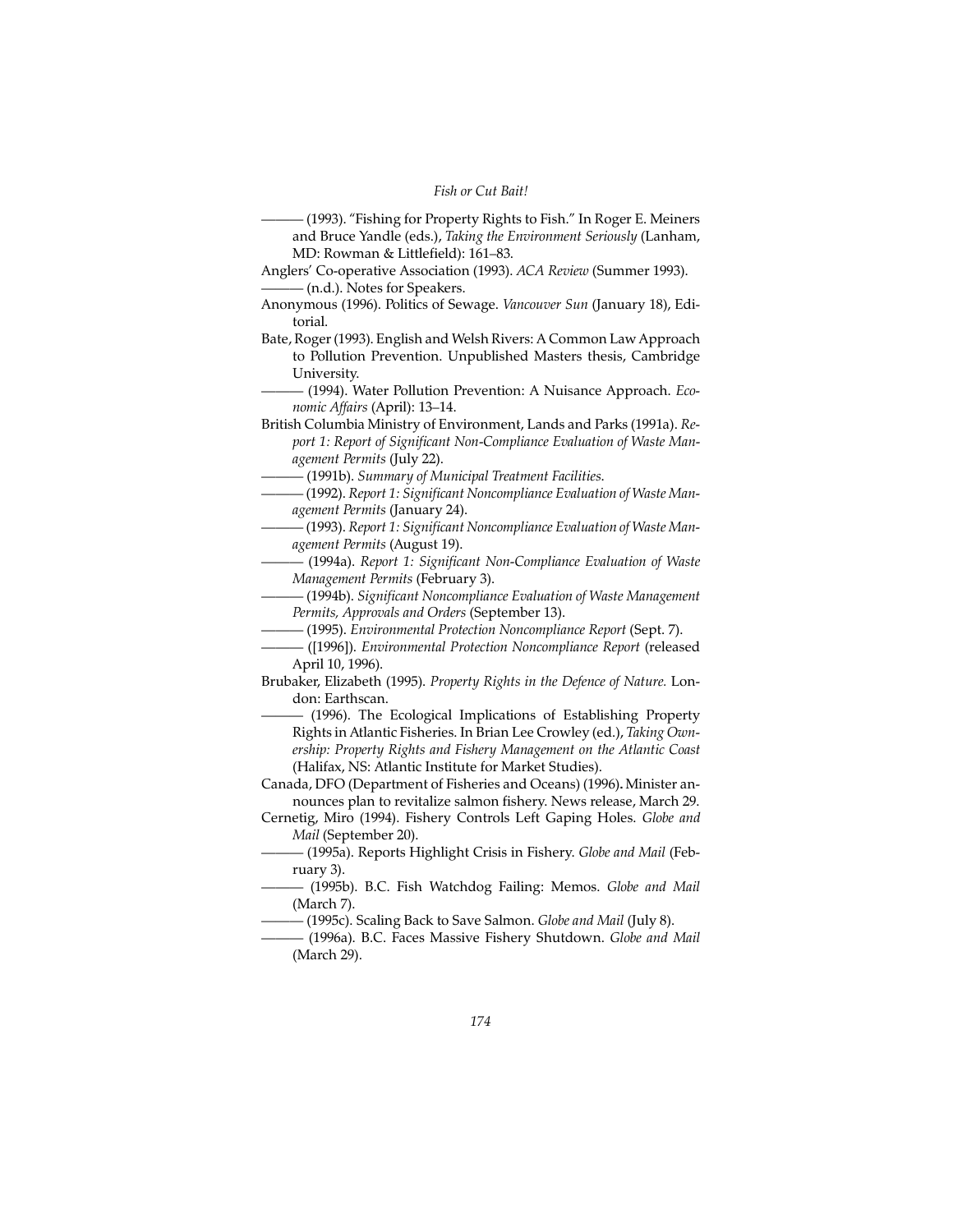——— (1996b). Fish Are Key Interest Group in Salmon Crisis. *Globe and Mail* (April 18).

- Copes, Parzival (1986). A Critical Review of the Individual Quota as a Device in Fisheries Management. *Land Economics* 62, 3 (August): 278–91.
- Clarke, Douglas (1967). Fisheries and Wildlife Values in Pollution. *Proceedings* of Ontario Pollution Control Conference, December 16. Toronto, ON: Government of Ontario.

Dales, J.H. (1968). *Pollution, Property and Prices: An Essay in Policy-Making and Economics.* Toronto: University of Toronto Press.

Damsell, Keith (1995). Tobin Shuts Fraser River Salmon Fishing. *Financial Post* (August 11).

De Alessi, Michael (1996). *Emerging Technologies and the Private Stewardship of Marine Resources*. Washington, DC: Center for Private Conservation.

Environment Canada (1994). *Municipal Water Use Database*.

- Fraser River Estuary Study Steering Committee (1978). *Fraser River Estuary Study Summary*.
- Fraser River Sockeye Public Review Board (1995). *Fraser River Sockeye 1994: Problems and Discrepancies*. Ottawa: Public Works and Government Services Canada.
- Gregory, Homer E., and Kathleen Barnes (1939). *North Pacific Fisheries.* San Francisco: American Council, Institute of Pacific Relations.
- Hide, Rodney P., and Peter Ackroyd (1990). Depoliticising Fisheries Management: Chatham Islands' Paua (Abalone) as a Case Study. Unpublished Report for R. D. Beattie Ltd. Centre for Resource Management, Lincoln University, New Zealand.
- Higgs, Robert (1982). Legally Induced Technical Regress in the Washington Salmon Fishery. *Research in Economic History* 7: 55–86.
- Howard, Ross (1995). Size of Fleet Questioned as Sockeye Run Awaited. *Globe and Mail* (August 9).
- Jeffreys, Kent (1995). Rescuing the Oceans. In Ronald Bailey (ed.), *The True State of the Planet* (New York: The Free Press): 295–338.
- Johnsen, D. Bruce (1986). The Formation and Protection of Property Rights among the Southern Kwakiutl Indians. *Journal of Legal Studies* 15 (January): 41–67.
- Johnson, Ronald N., and Gary D. Libecap (1982). Contracting Problems and Regulation: The Case of the Fishery. *American Economic Review* 72, 5 (December): 1005–22.
- Keen, E.A. (1983). Common Property in Fisheries: Is Sole Ownership an Option? *Marine Policy* (July): 197–211.
- Lee, Philip (1995a). Guardian Anglers. *New Brunswick Telegraph Journal (*October 2): A1, A10.

——— (1995b). How "Crazy" Wilf Carter Invented a Salmon Run. *New Brunswick Telegraph Journal* (October 5): A1, A8.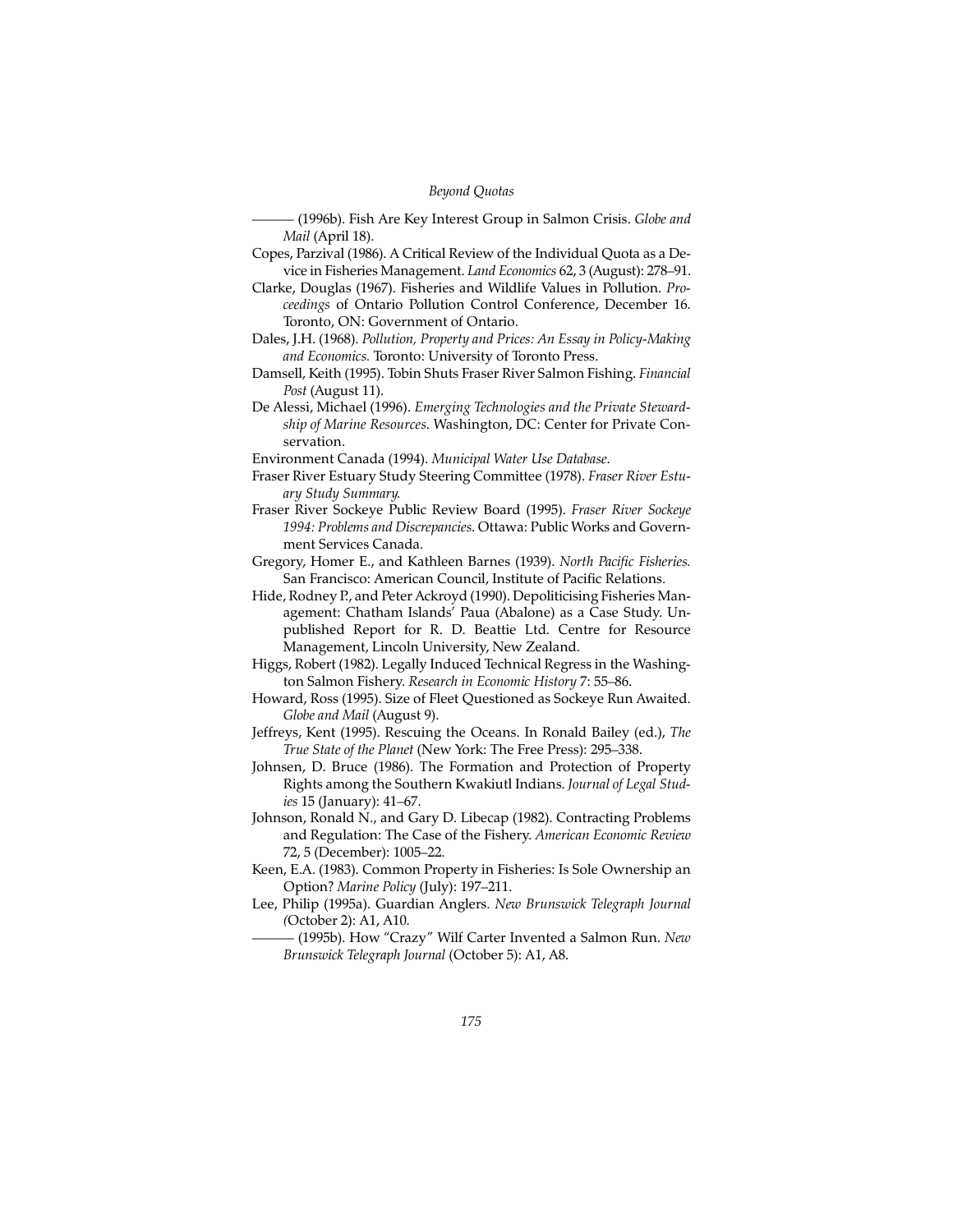——— (1995c). A Report Card on Our Rivers: 44 Flunk Test. *New Brunswick Telegraph Journal* (October 9): A1, A2. ——— (1995d). The River People. *New Brunswick Telegraph Journal* (October 11): A1, A2. ——— (1995e). Americans on the River. *New Brunswick Telegraph Journal* (October 12): A1, A2. ——— (1995f). Where All the Rivers Are Privately Owned. *New Brunswick Telegraph Journal* (October 17): A1, A8. ——— (1995g). Why Iceland's Salmon Thrive. *New Brunswick Telegraph Journal* (October 18): A1, A12. ——— (1995h). The Lessons of the Ranga. *New Brunswick Telegraph Journal* (October 19): A1, A12. ——— (1995i). A Mission for the Millenium [sic]. *New Brunswick Telegraph Journal* (October 21): A1, A16. ——— (1995j). How the Scots Saved Their Salmon. *New Brunswick Telegraph Journal* (October 24): A1, A12. ——— (1995k). The Royal River Is Losing Its Crown. *New Brunswick Telegraph Journal* (October 25): A1, A6. ——— (1995l). A Family in the Business of Conservation. *New Brunswick Telegraph Journal* (October 27): A1, A7. ——— (1995m). Winning Hearts and Minds. *New Brunswick Telegraph Journal* (October 28): A7. ——— (1995n). McKenna's Million-Dollar Fishing Hole. *New Brunswick Telegraph Journal* (November 4): A1, A4. ——— (1995o). Death and Resurrection of a River. *New Brunswick Telegraph Journal* (November 7): A1, A10. ——— (1995p). "The Government Is Us." *New Brunswick Telegraph Journal*, November 11, 1995: A1, A12. ——— (1995q). Tobique Salmon Club: Quebec's Gain, Our Shame. *New Brunswick Telegraph Journal* (November 14): A1, A10. Levy, D.A., L.U. Young, and L.W. Dwernychuk (1996). *Strait of Georgia Fisheries Sustainability Review*. Prepared for 8 British Columbia forest industry companies by Hatfield Consultants Ltd. Mavericks (1995). *W5* (November 7). CTV Television Network. Meggs, Geoff (1991). *Salmon: The Decline of the British Columbia Fishery.* Vancouver: Douglas and McIntyre. Mifflin, Fred (1996). [Interview with Fred Mifflin, minister of Fisheries and Oceans.] *Morningside* [radio program], April 24. Canadian Broadcasting Corporation. Morton, Peter (1996). The never-ending story. *Financial Post* (March 16). Nantel, Martin (1996). *Municipal Wastewater Pollution in British Columbia*. Toronto: Environment Probe. Neher, Philip A., Ragnar Arnason, and Nina Mollett (1988). *Rights Based Fishing* (Dordrecht: Kluwer Academic Publishers). Proceedings of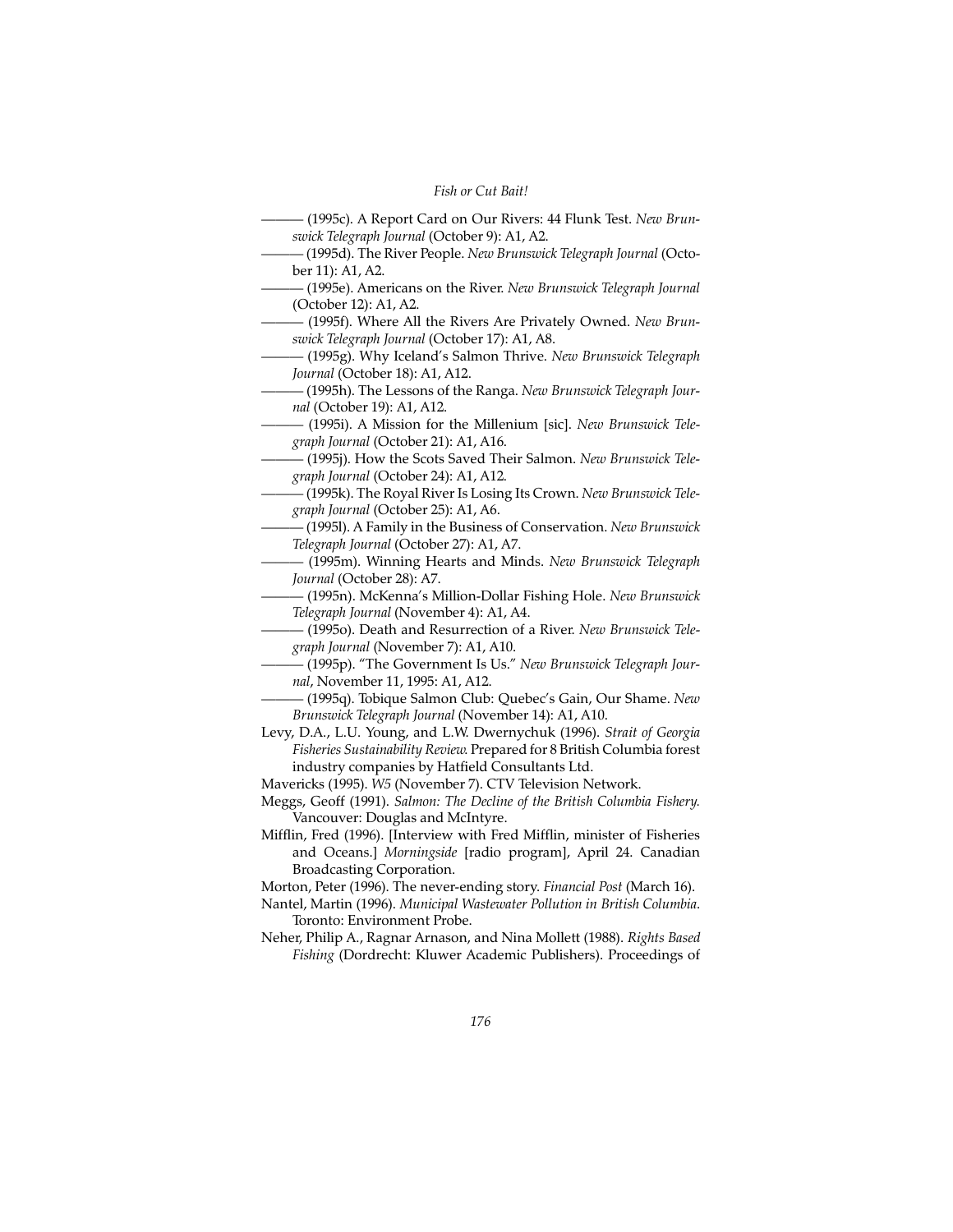the NATO Advanced Research Workshop on Scientific Foundations for Rights Based Fishing, Reykjavik, Iceland, June 27 to July 1, 1988 (NATO ASI Series, Series E: Applied Sciences, Vol. 169).

- Pearse, Peter H. (1979). *Property Rights and the Regulation of Commercial Fisheries*. Resources Paper no. 42., Department of Economics, University of British Columbia.
	- ——— (1982). *Turning the Tide: A New Policy for Canada's Pacific Fisheries*. Final Report of the Commission on Pacific Fisheries Policy, September.
	- ——— (1988). *Rising to the Challenge: A New Policy for Canada's Freshwater Fisheries*. The Canadian Wildlife Federation.
	- ——— (1992). "Developing Property Rights as Instruments of Natural Resources Policy: The Case of the Fisheries." In Organisation for Economic Co-operation and Development*, Climate Change: Designing a Tradeable Permit System* (Paris: OECD): 109–22.
- Pearse, Peter H., and Carl J. Walters (1992). Harvesting Regulation under Quota Management Systems for Ocean Fisheries: Decision Making in the Face of Natural Variability, Weak Information, Risks and Conflicting Incentives. *Marine Policy* (May): 167–82.
- People for Puget Sound and Save Georgia Strait Alliance (1995). *Transboundary Sewage Report*. February.
- Scott, Anthony D. (1955). The Fishery: The Objectives of Sole Ownership. *The Journal of Political Economy* 63, 2 (April): 116–24.

 $-$  (1988). Conceptual Origins of Rights Based Fishing. In Philip A. Neher, Ragnar Arnason, and Nina Mollett (eds.), *Rights Based Fishing* (Dordrecht: Kluwer Academic Publishers): 11–38.

- Sewage Treatment Review Panel (1992). Report of the Sewage Treatment Review Panel. Prepared for Regional Engineers Advisory Committee and Greater Vancouver Regional District, December 4.
- Sierra Legal Defence Fund (1994). *The National Sewage Report Card: Rating the Treatment Methods and Discharges of 20 Canadian Cities*. June 1994.
- Simpson, Scott (1995). Politics Cited as GVRD Let Off in Pollution Case. *Vancouver Sun* (May 17).
- Townsend, Ralph, and James A. Wilson (1987). An Economic View of the Tragedy of the Commons. In Bonnie J. McCay and James M. Acheson (ed.), *The Question of the Commons: The Culture and Ecology of Communal Resources* (Tucson, AZ: University of Arizona Press, 1987): 311–26.
- Valhalla Wilderness Society (1996). Educational Bulletin no. 28 (Feb. 20).
- Walters, Carl (1995). *Fish on the Line: The Future of Pacific Fisheries*. A Report to The David Suzuki Foundation, Fisheries Project, Phase I.
- Wilen, James E. (1988). Rent Generation in Limited Entry Fisheries. In Philip A. Neher, Ragnar Arnason, and Nina Mollett (eds.), *Rights Based Fishing* (Dordrecht: Kluwer Academic Publishers): 249–62.